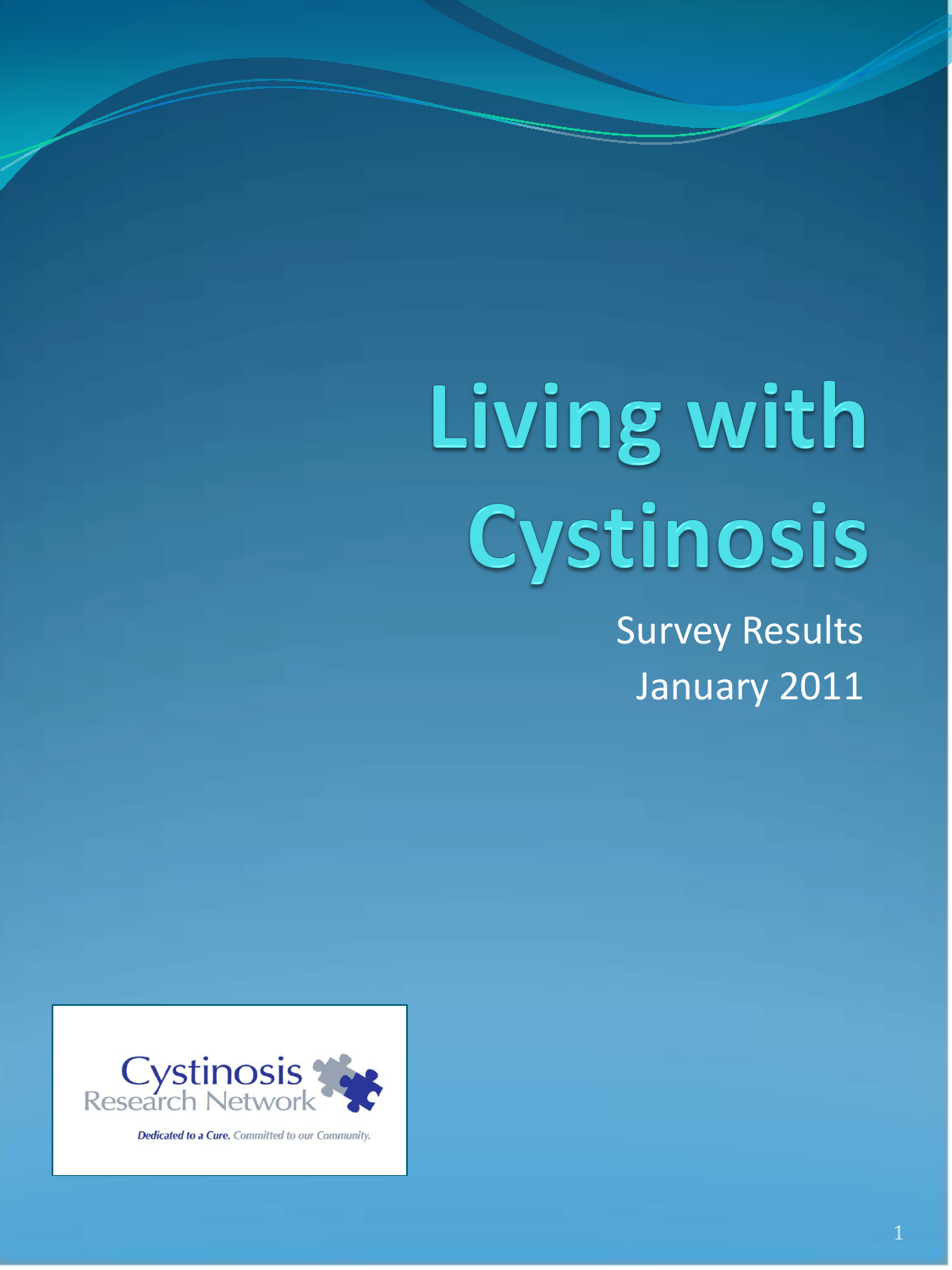

Dedicated to a Cure. Committed to our Community

### Cystinosis Adult Care Excellence Initiative

February 2011

Due to the tremendous medical advances being made in the cystinosis community, our children are surviving well beyond adolescence. In the past, we have focused our discussions and hopes on our children's survival into adulthood. Our goal now is that they *thrive* into young adulthood and beyond. The cystinosis community must make key investments in adult care programs to meet the shifting needs of the adult population. The Cystinosis Research Network (CRN) has formed a working group to address the myriad challenges and tasks associated with the transition to adulthood, in order to provide our children with the tools required for this change.

The Cystinosis Adult Care Excellence Initiative was established to address at least the following three issues:

#### **1. Transition from Pediatric Care to Adult Care**

Infantile Nephropathic Cystinosis was once thought of as a condition exclusively affecting children. Advances in treatments have allowed more and more persons with cystinosis to live well into adulthood. This presents individuals with cystinosis many opportunities and challenges, including how to incorporate treatment into an increasingly independent way of life. The transition from pediatric care to adult care can be difficult for young adult patients. Adolescents are accustomed to their parents communicating with the physician and managing their day-to-day health care. As patients approach their 20s, that responsibility shifts from the parent to the patient. It's a big change that can be scary for the patients and their parents. The transition requires open communication and education for young adult patients. The CRN is creating a Transitioning Guide to assist in this process.

#### **2. Clinical Practice Guidelines for Cystinosis – Pediatrics through Adulthood**

The Clinical Practice Guide is to be used as a resource for adults with cystinosis, their parents, and their medical caregivers. Patients with cystinosis have, until recently, spent their lives under the care of pediatric specialists. Now that patients are living into their 40s and beyond, Internists are more likely to see adults with cystinosis.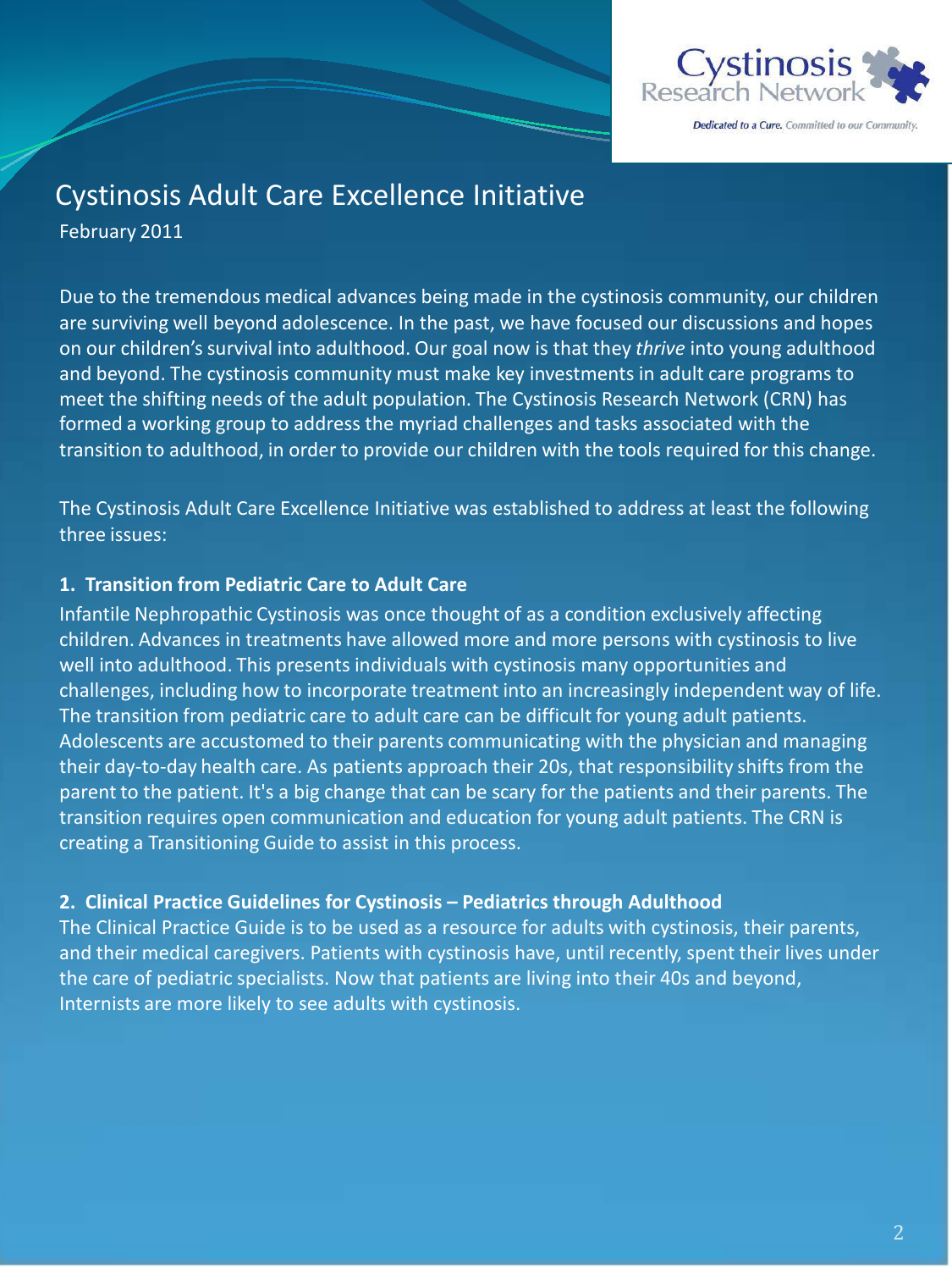

#### **3. Identification of Research and Treatment Needs to Improve the Quality of Life**

To determine the research and treatment needs of the adult cystinosis community, a detailed investigation of the effects of cystinosis on each organ system and the psychosocial effects should be developed. Investigation should be made to determine if treatments are available for the complications and if no treatments are available, request for research proposals should be initiated when financially possible.

To begin the identification of research and treatment needs to improve quality of life for adults with cystinosis, The Living with Cystinosis Survey was conducted in November and December of 2010. Nearly 150 responses were received. The survey results help strengthen our understanding of issues of concern to the cystinosis community and how cystinosis affects the lives of patients of all ages and their families. The information collected from this survey will be used to design and support programs, services, patient education materials, and advocacy efforts on behalf of individuals with cystinosis.

We are pleased to present to you the results of The Living with Cystinosis Survey. We hope the information collected here will move us closer to accomplishing not only our goals of improving quality of life for adults with cystinosis, but also our greater vision and mission.

**Christy Greeley President and Executive Director, CRN**

> The Cystinosis Research Network is a volunteer, non-profit organization dedicated to supporting and advocating research, providing family assistance, and educating the public and medical communities about cystinosis. The CRN's vision is the discovery of improved treatments and ultimately a cure for cystinosis.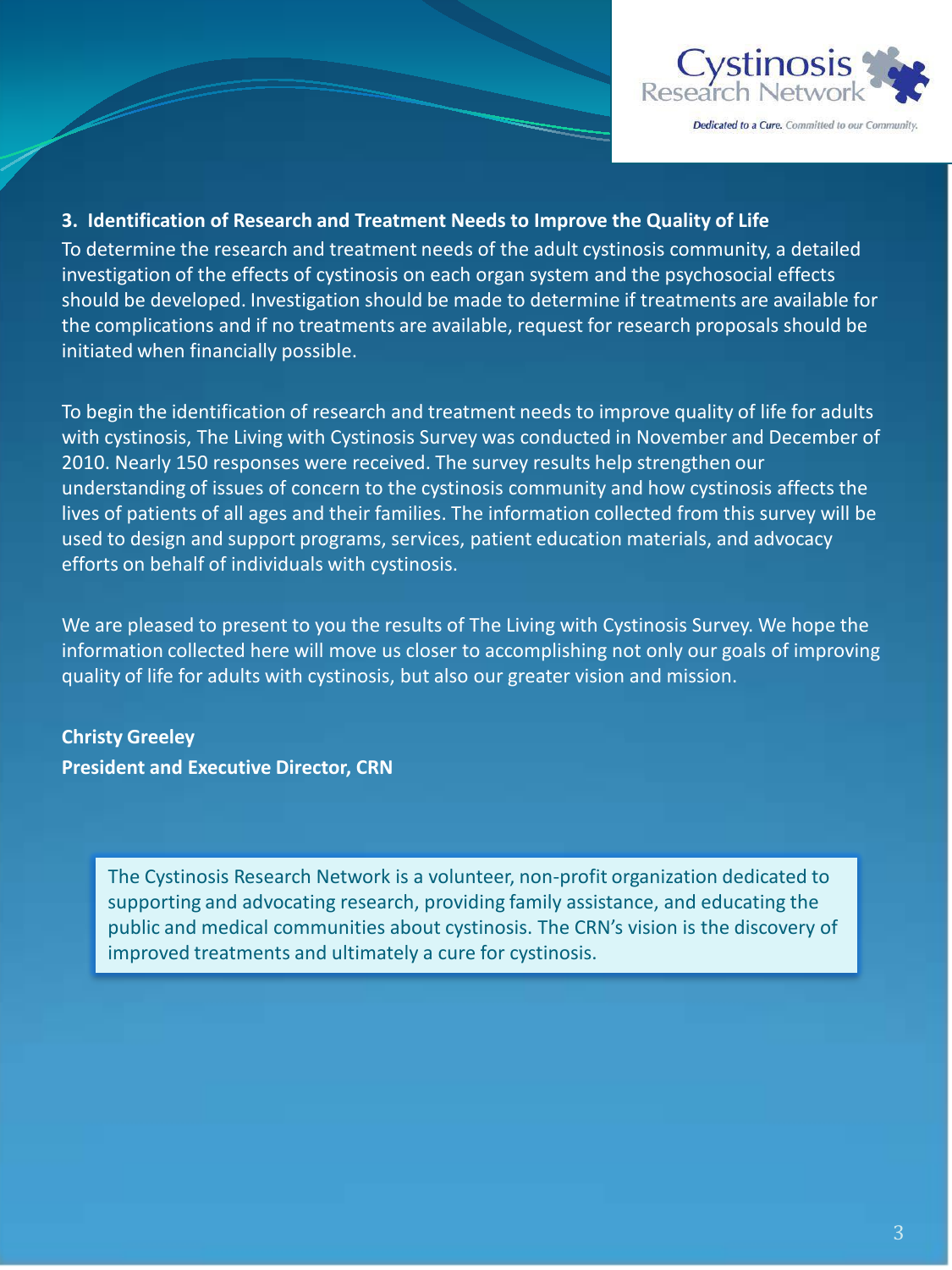# The Living with Cystinosis Survey

- The Living with Cystinosis Survey was conducted online in November and December of 2010.
- This report will address areas of concern for several groups:
	- Children and adolescents, ages 0-5, 5-12, and 12-15
	- Older adolescents, ages 16-18
	- Emerging adults, ages 19-25
	- Adults, ages 26-40+
- The "voice" of patients and families affected by cystinosis is heard through selected quotes taken from answers to open-ended questions within the survey.
- The Living with Cystinosis survey was created by the transitioning workgroup of the Cystinosis Adult Care Excellence Initiative, with assistance from our professional advisor, Maya Doyle, LCSW and our scientific advisors, Ewa Elenberg, MD and Rick Kaskel, MD.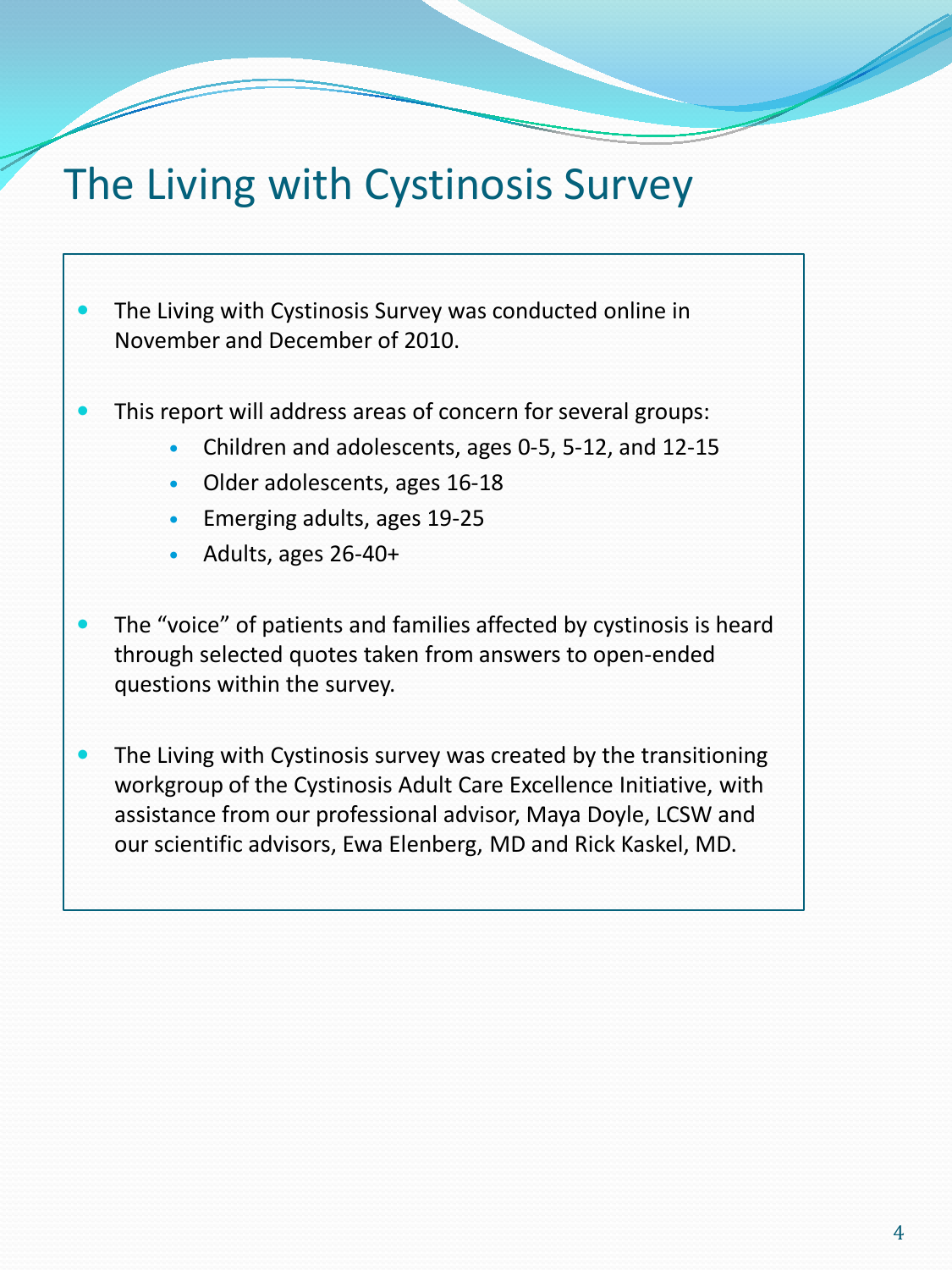# Survey Responses

#### Have you been diagnosed with cystinosis?



The Living with Cystinosis Survey received nearly 150 responses. While most responses were from the United States and Canada, we also received responses from Australia, New Zealand, Brazil, Norway, Denmark, Germany, France, South Africa, and the United Kingdom. Respondents were divided into three groups: those with cystinosis, parents with children ages 16 and under, and parents with children older than 16. Those currently under evaluation for cystinosis did not complete the survey but were referred back to the CRN website for further information.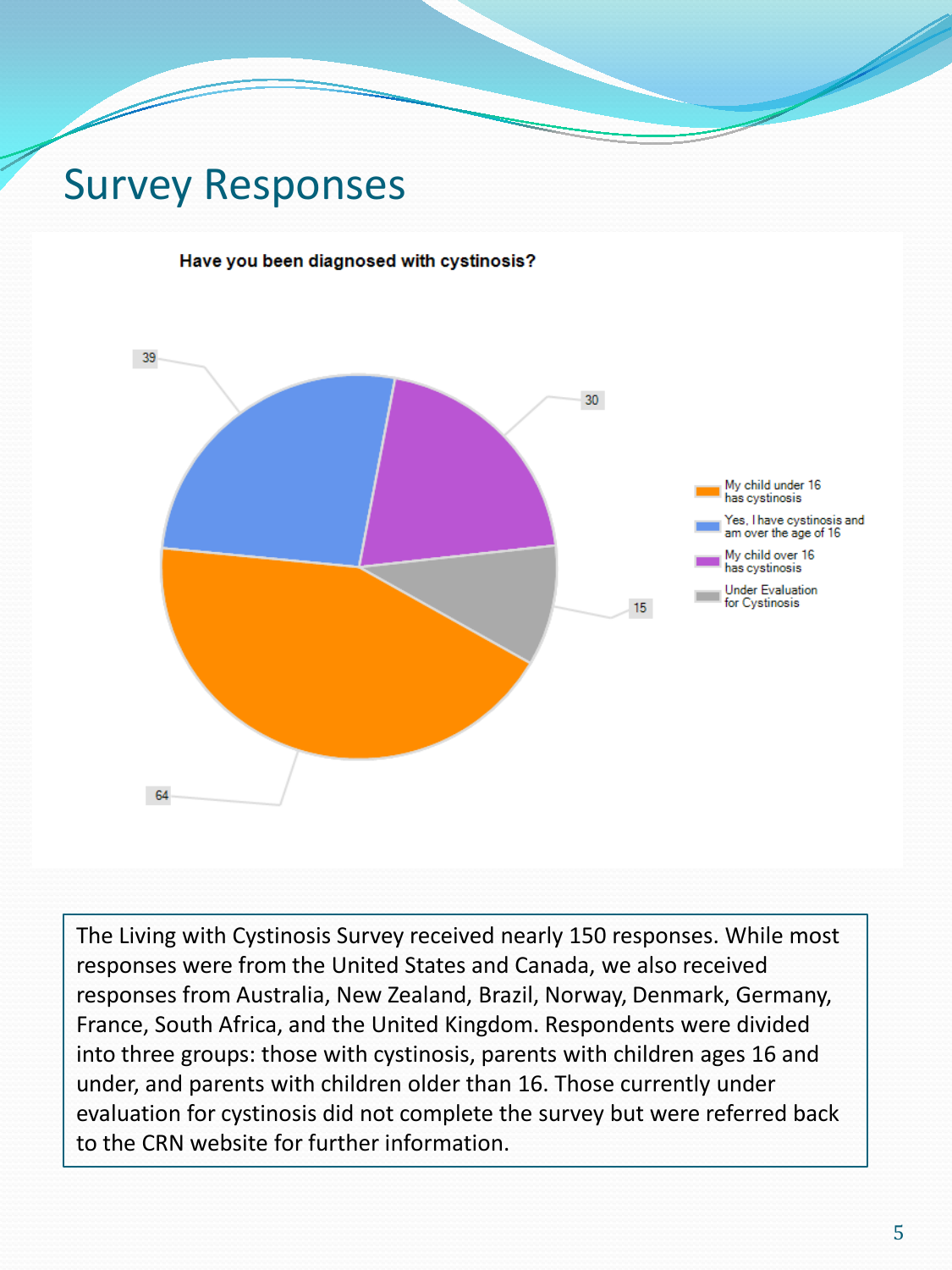# Respondents

D



Respondents included parents of individuals with cystinosis below and above the age of 16, as well as individuals with cystinosis ranging in age from 16 to greater than 40.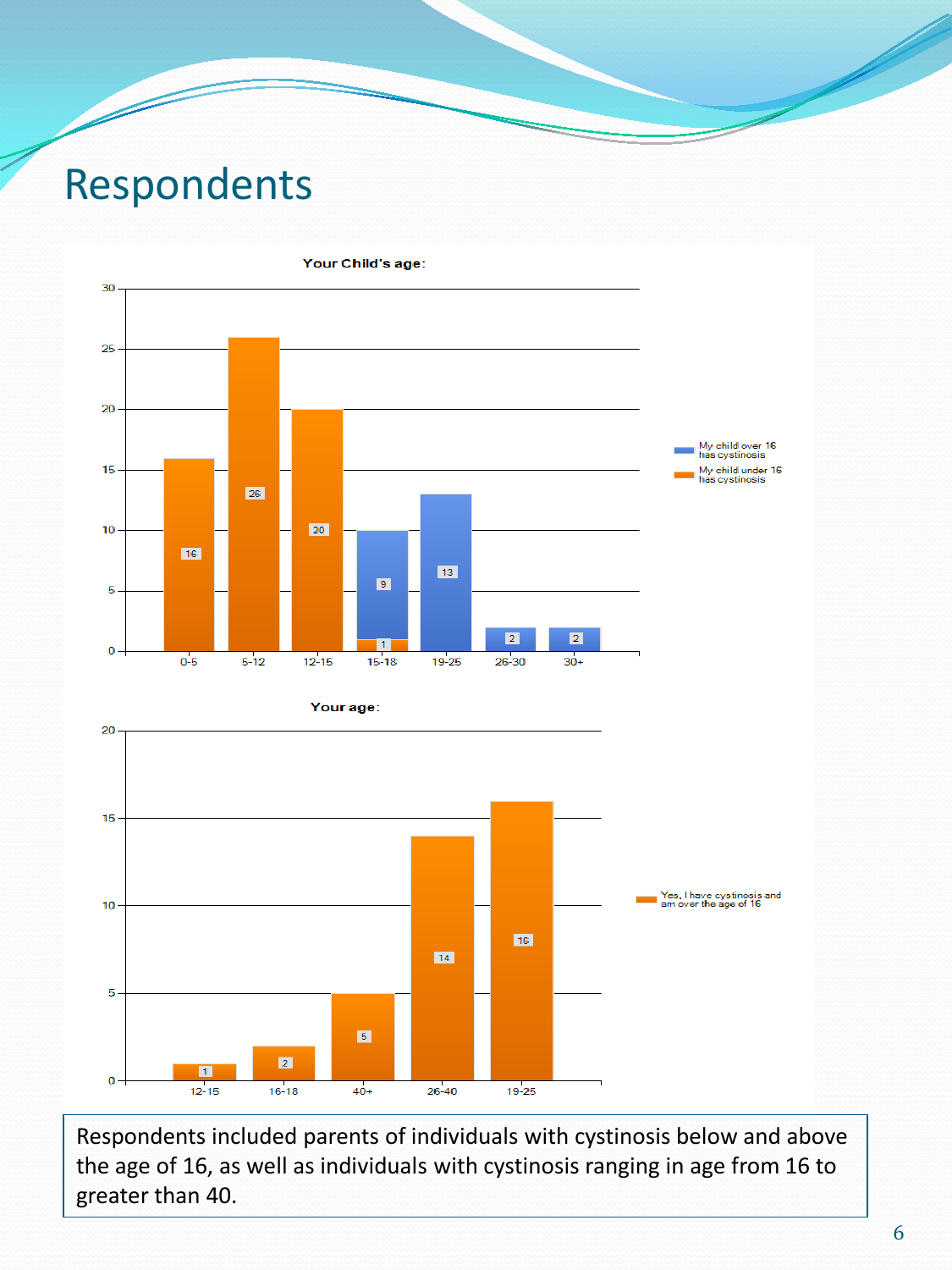# Educational status (adults/emerging adults)

╱



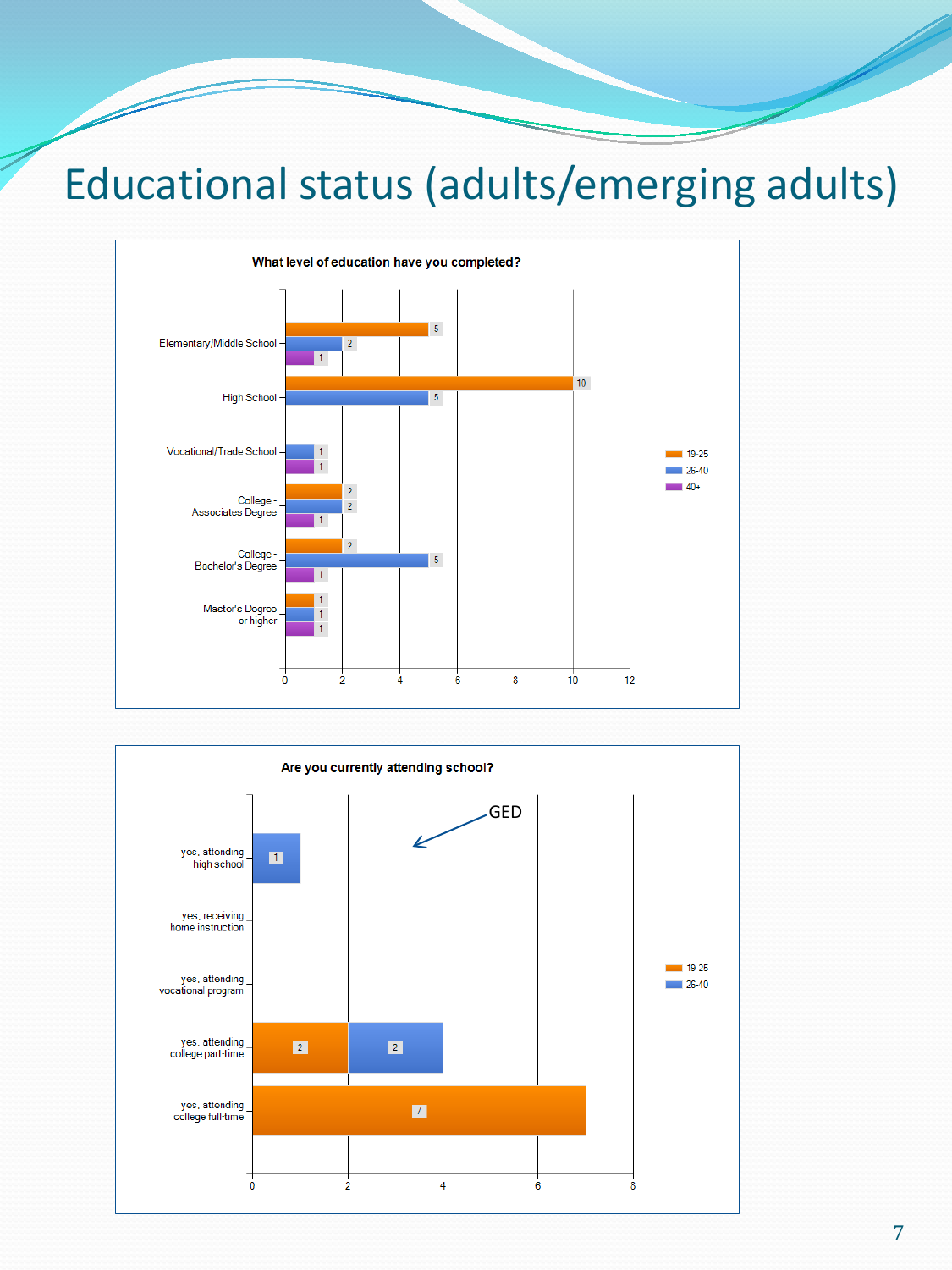# Employment status (adults/emerging adults)



**Current level of employment:**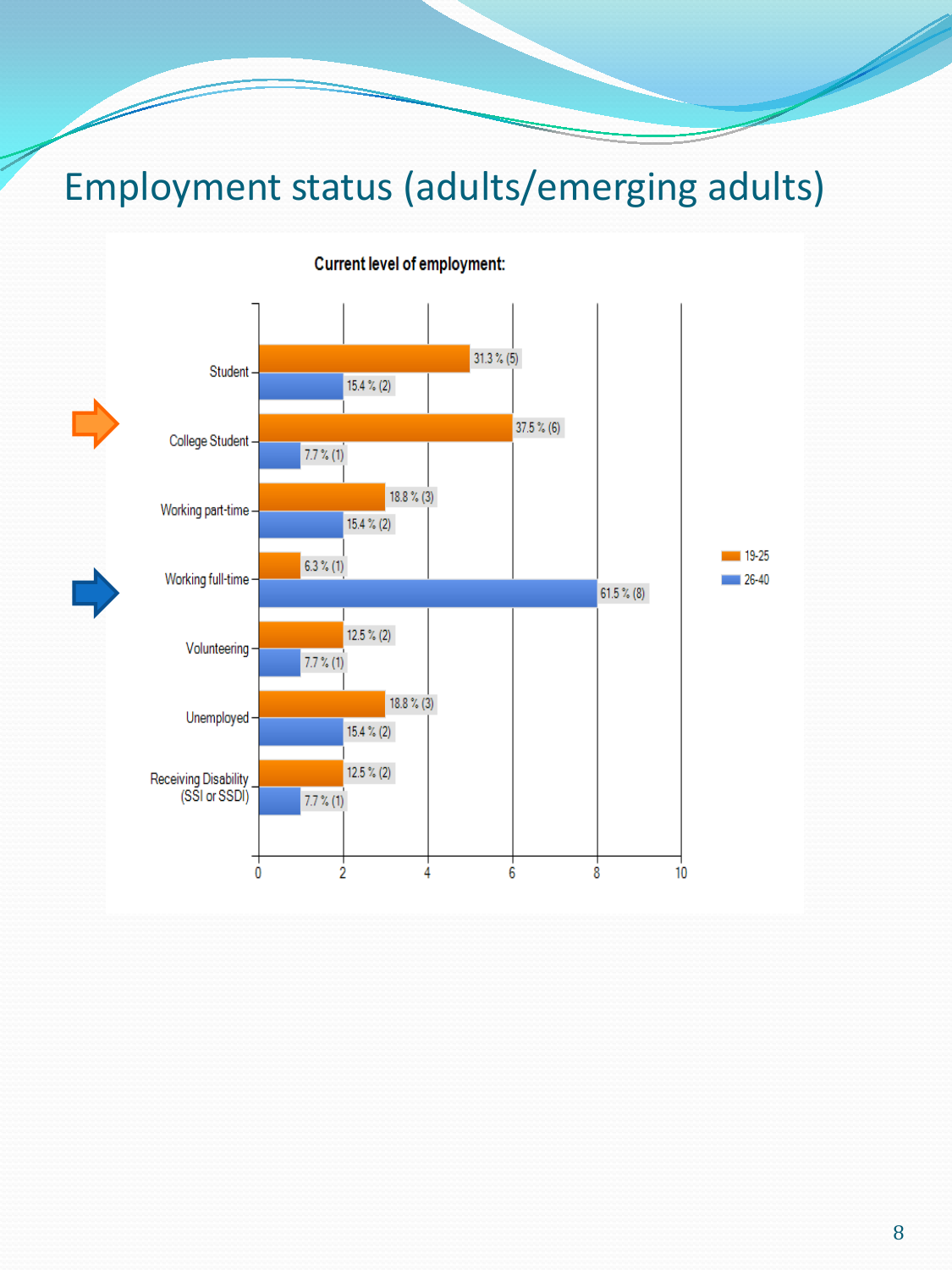### Employment concerns (adults/emerging adults)



**Current concerns about WORK and EMPLOYMENT** 

Many of these concerns – such as finding a job in the future, choosing a career, or preparing a resume – are developmentally appropriate tasks for *emerging adults*. However, the challenge of balancing work with health and health care needs, and of addressing discrimination and needs for accommodation at work, requires planning and knowledge of laws and resources.

**"**Discrimination… unable to advance because of health problems. How others treat me at work because of my health or missing work… some are very nice, some are terrible. I never knew people could lack so much compassion. "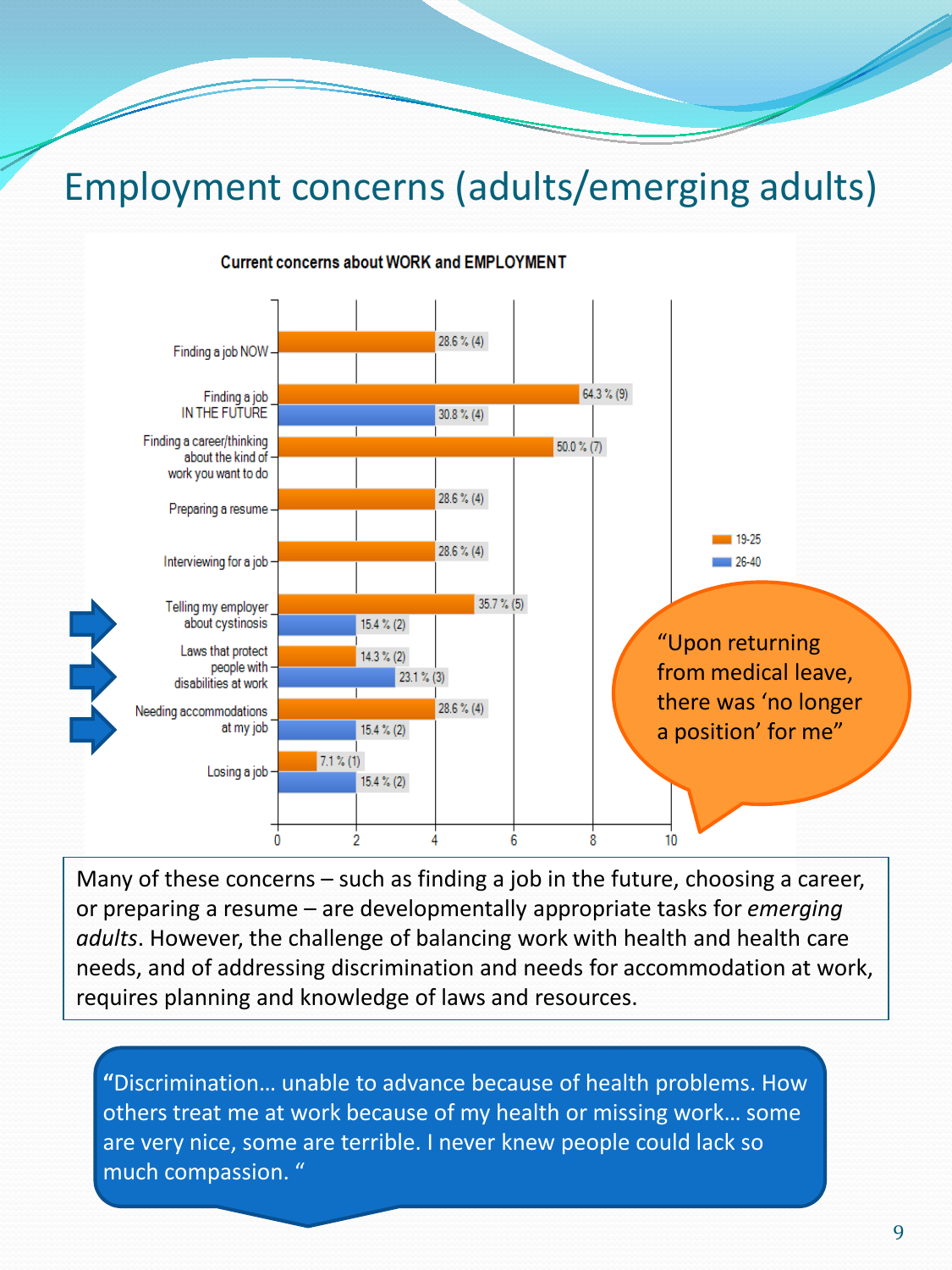# Insurance status (adults/emerging adults)

D



#### Current insurance status (select all that apply)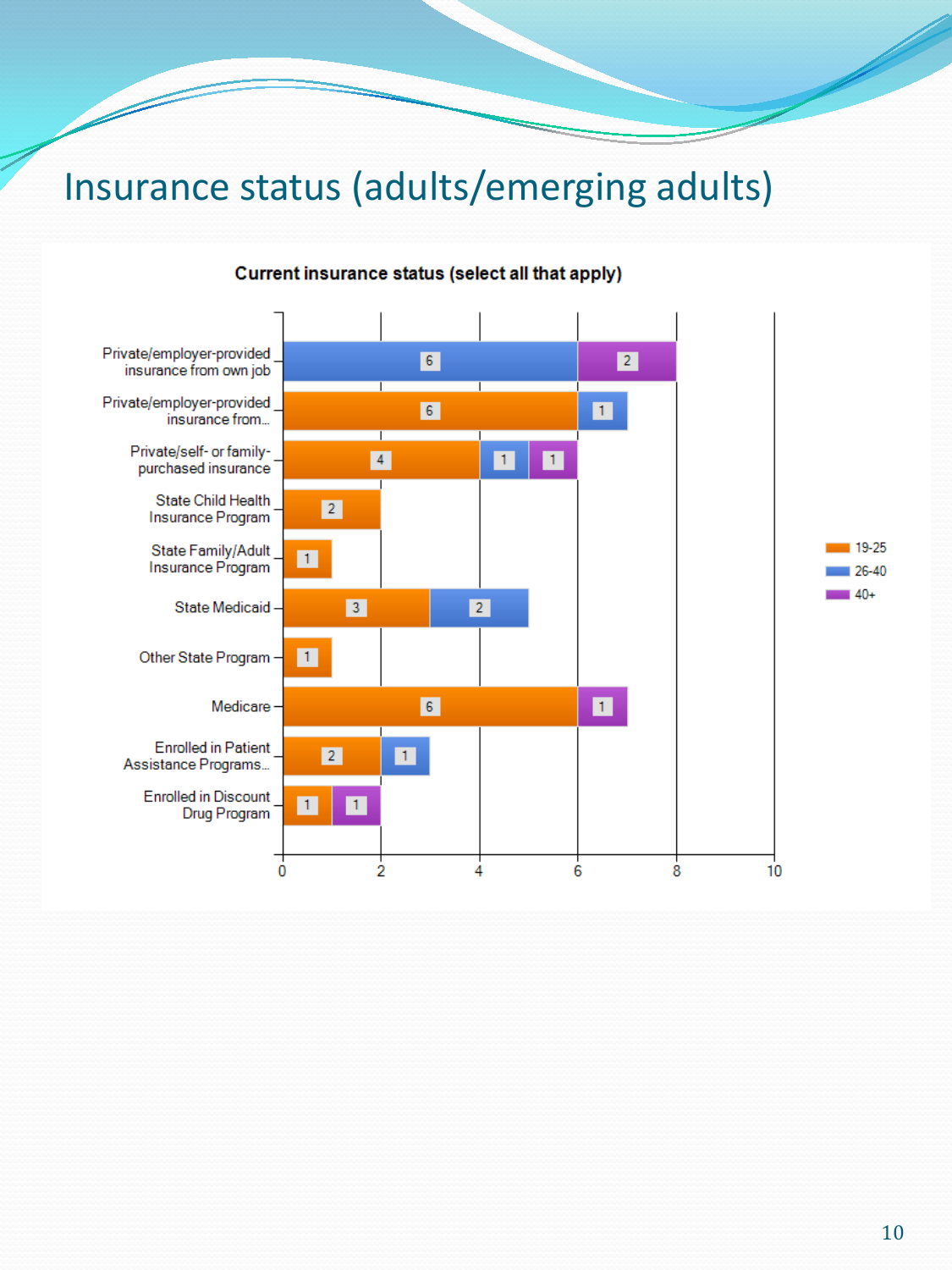## Insurance status (children under 18)

D



#### Your child's current insurance status (select all that apply)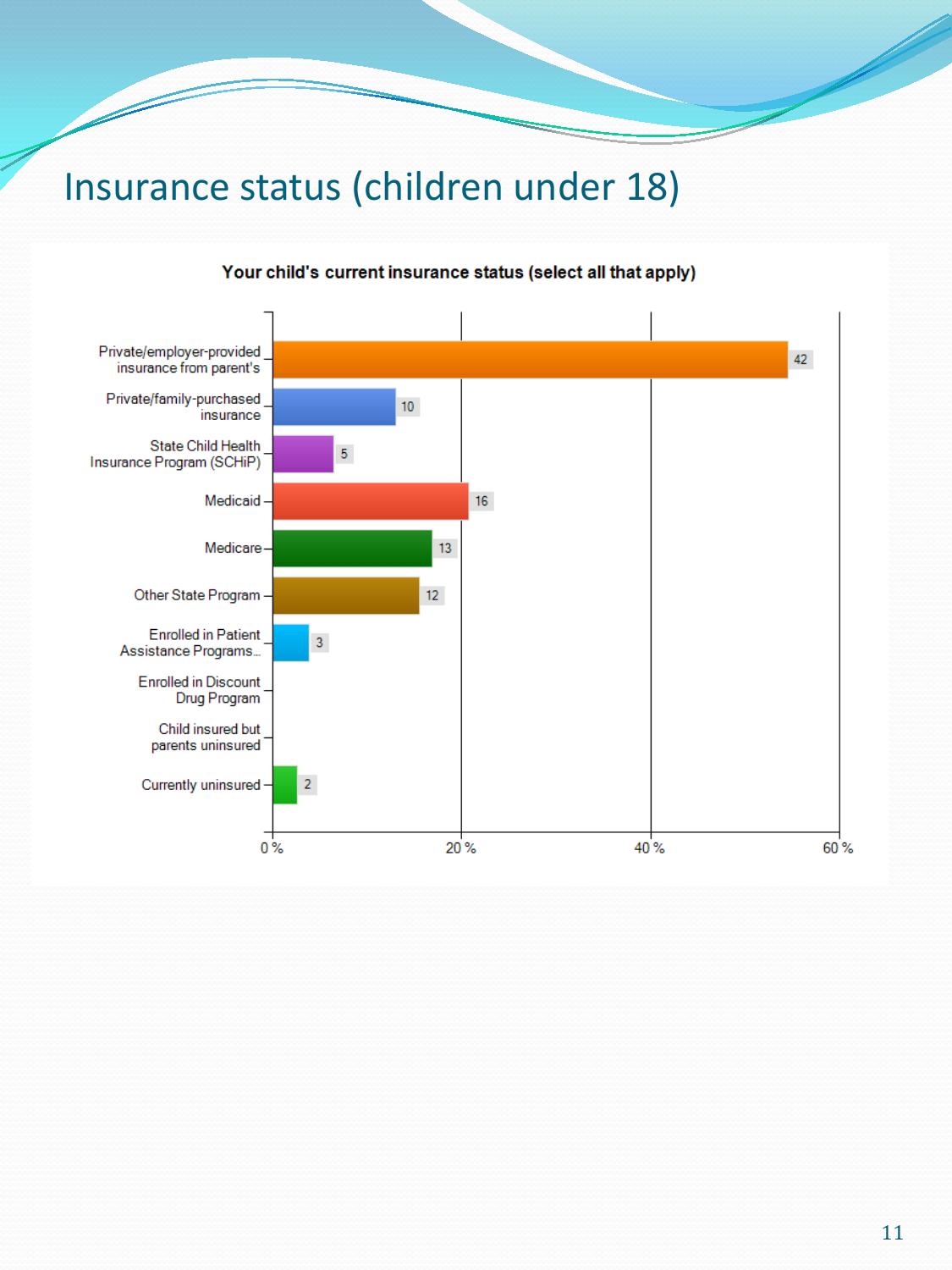# Financial concerns (adults/emerging adults)

#### **Current FINANCIAL concerns**



Emerging adults with cystinosis are particularly concerned about financial issues and insurance. Their ability to move towards independence may be hampered by their ability to obtain health care and medications. Changes to dependent coverage options following health care reform will help some patients, but not all. Gaining information about laws and resources is vital, as is being advocates at the individual AND the policy level.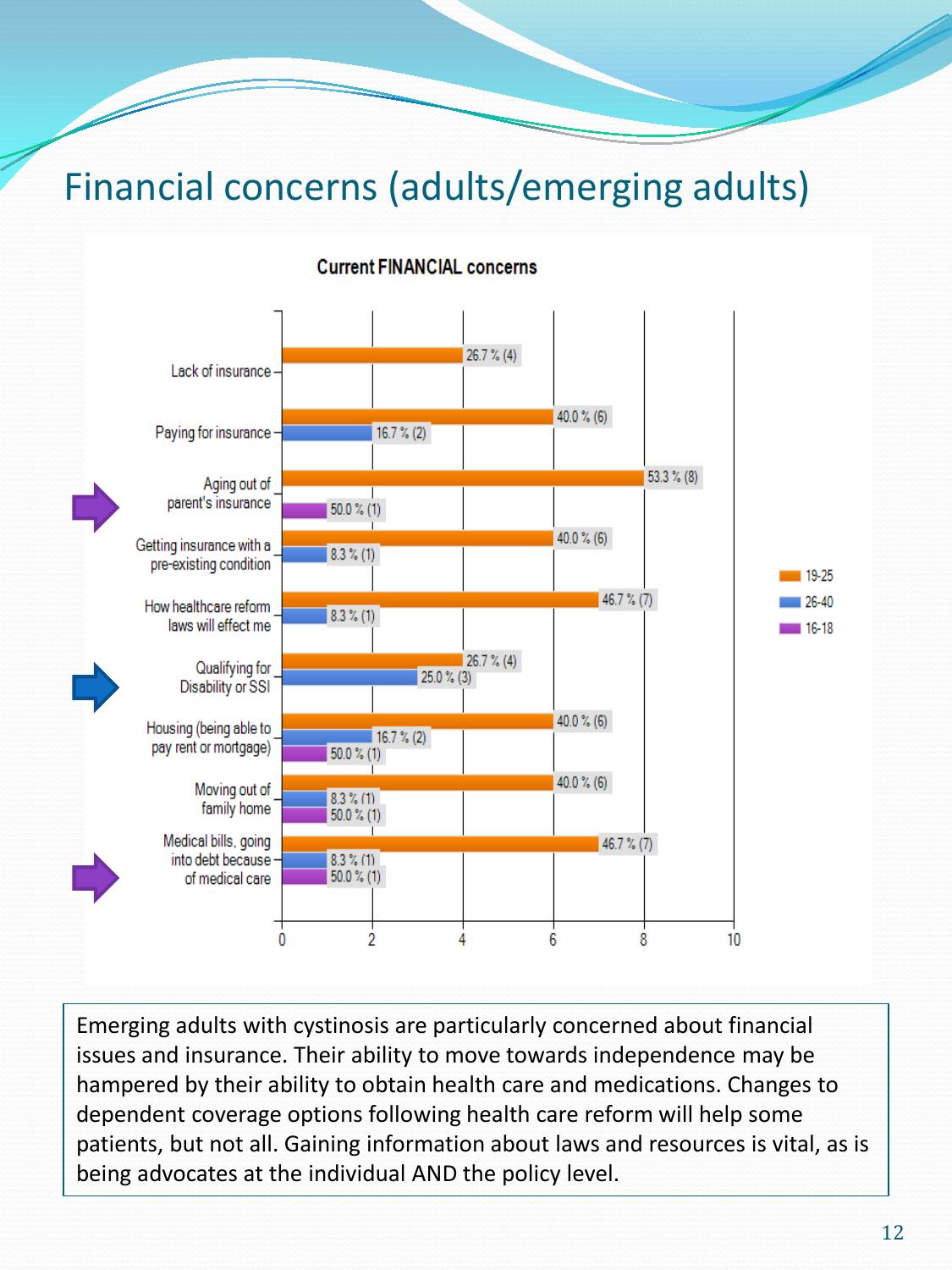# Financial concerns (families)

#### **Current FINANCIAL concerns**

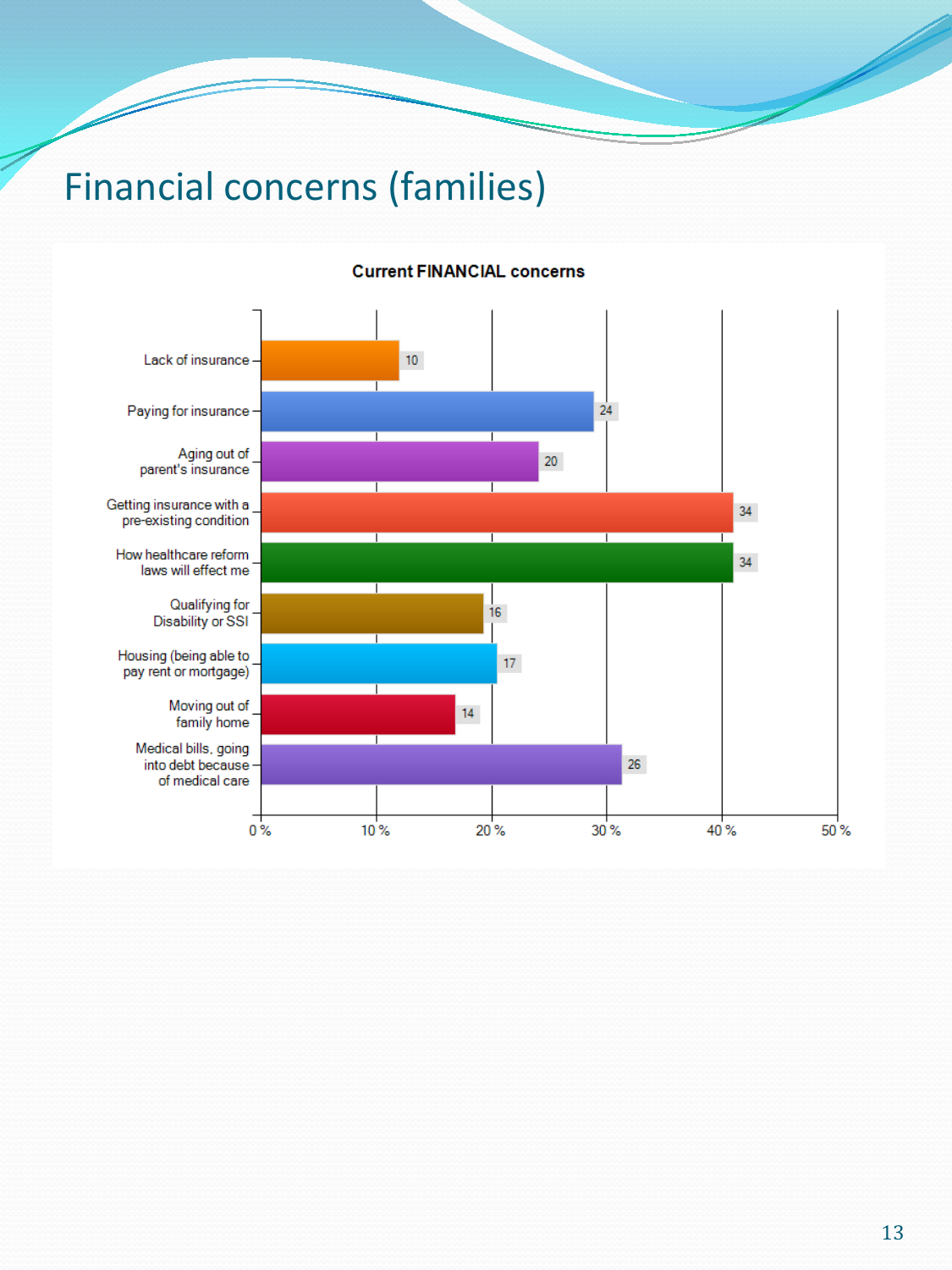### Finances and insurance: In their own words

"…It's a little unnerving knowing that having a medical illness from birth can keep us from getting access to the meds we need to survive. The thought that once I'm thrown off my parents' insurance when I'm 26 I'll have to find a job/win the lottery to *get insurance or die* is kind of hard to take."

"Remove the fear of losing insurance when he no longer is eligible to be covered under our policy. With the current economic situation, relying on employer-based policies is *terrifying."*

"[Resolving the issue of] health insurance [is critical]… so the transition from dependent life to independent is not so *terrifying."*

> "If [they] didn't need to worry so much about what's going to happen financially, they could focus on [their] health [and] his new transplant. They are both working, both have insurance, he has Medicare, and yet [he is being told] that he can't have the transplant he needs right now because of Medicare issues… *That could mean dialysis or death. It is a national disgrace."*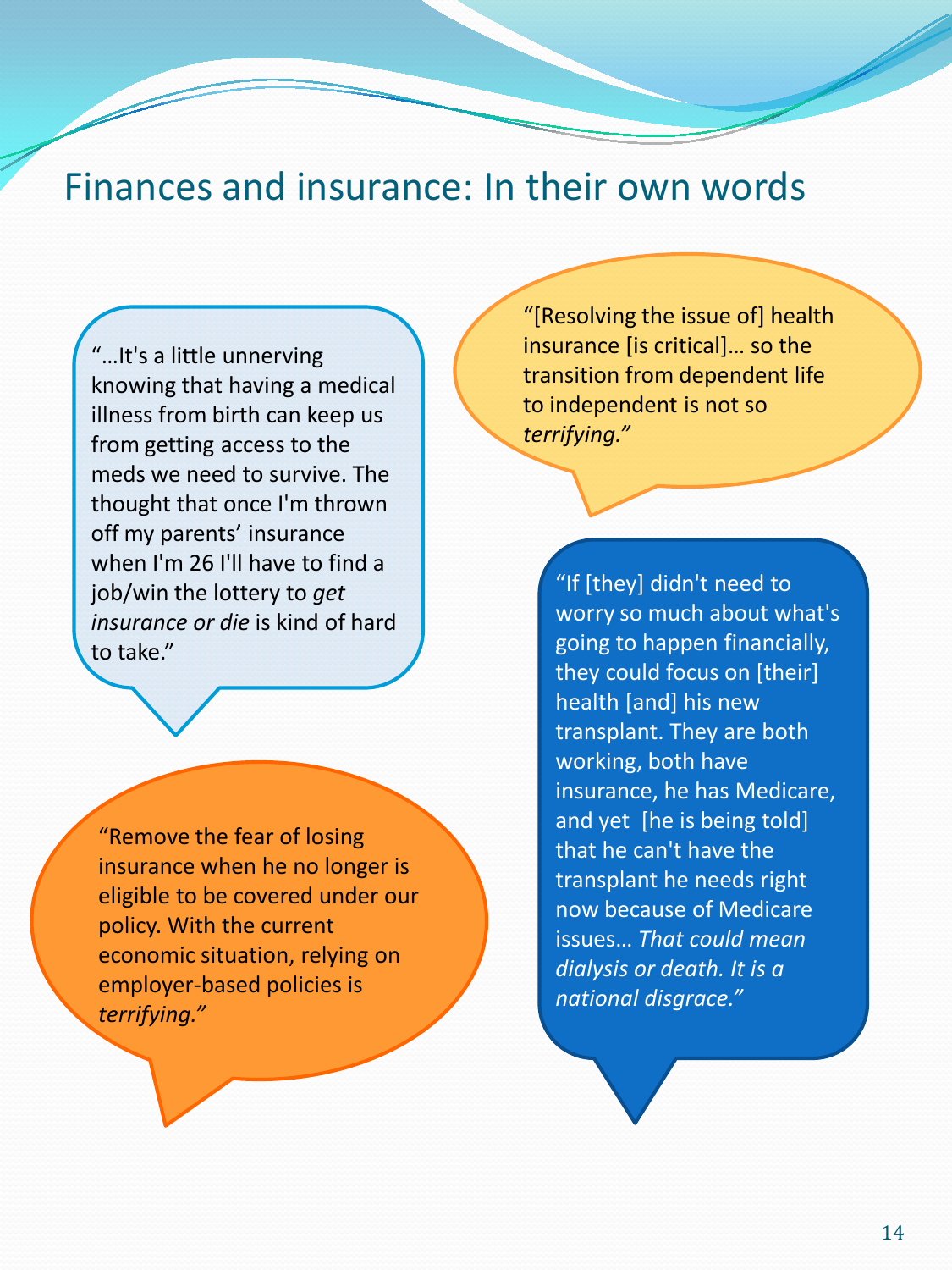# Complications (children)

#### To what degree do complications affect your child? Complications can be from illness or from medications.



For families with children under 18, loss of kidney function (and the need for dialysis and transplant), growth and nutrition, and digestive problems were the greatest concerns. Vomiting and issues related to gastrostomy tube (placement, dependency, impact on activity) was a particular concern for parents of younger children.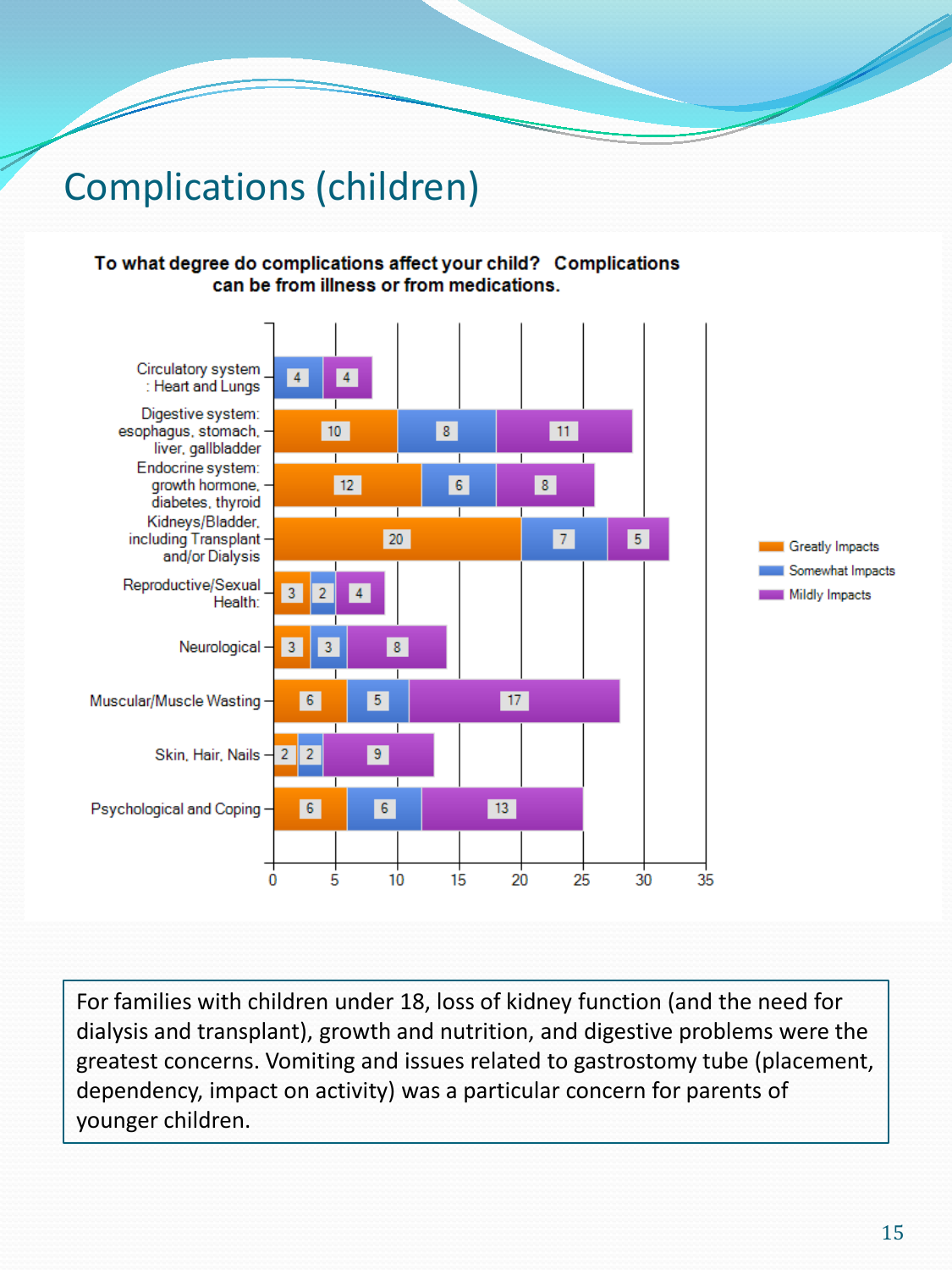### Complications (adults)

#### To what degree do complications effect you? Complications can be from illness or from medications.



focus on the kidneys, but in reality, once you get a good kidney transplant, this becomes practically a

"My biggest challenge is muscle wasting in the esophagus, diaphragm, hands, and vocal folds. I feel like it is slowly getting worse. I choke on almost all food I eat. It is nearly impossible for me to talk and eat, and I can't talk for about an hour after eating"

While kidney issues are also a primary concern for many adults with cystinosis, respondents wrote eloquently about muscle-wasting and difficulties eating and speaking.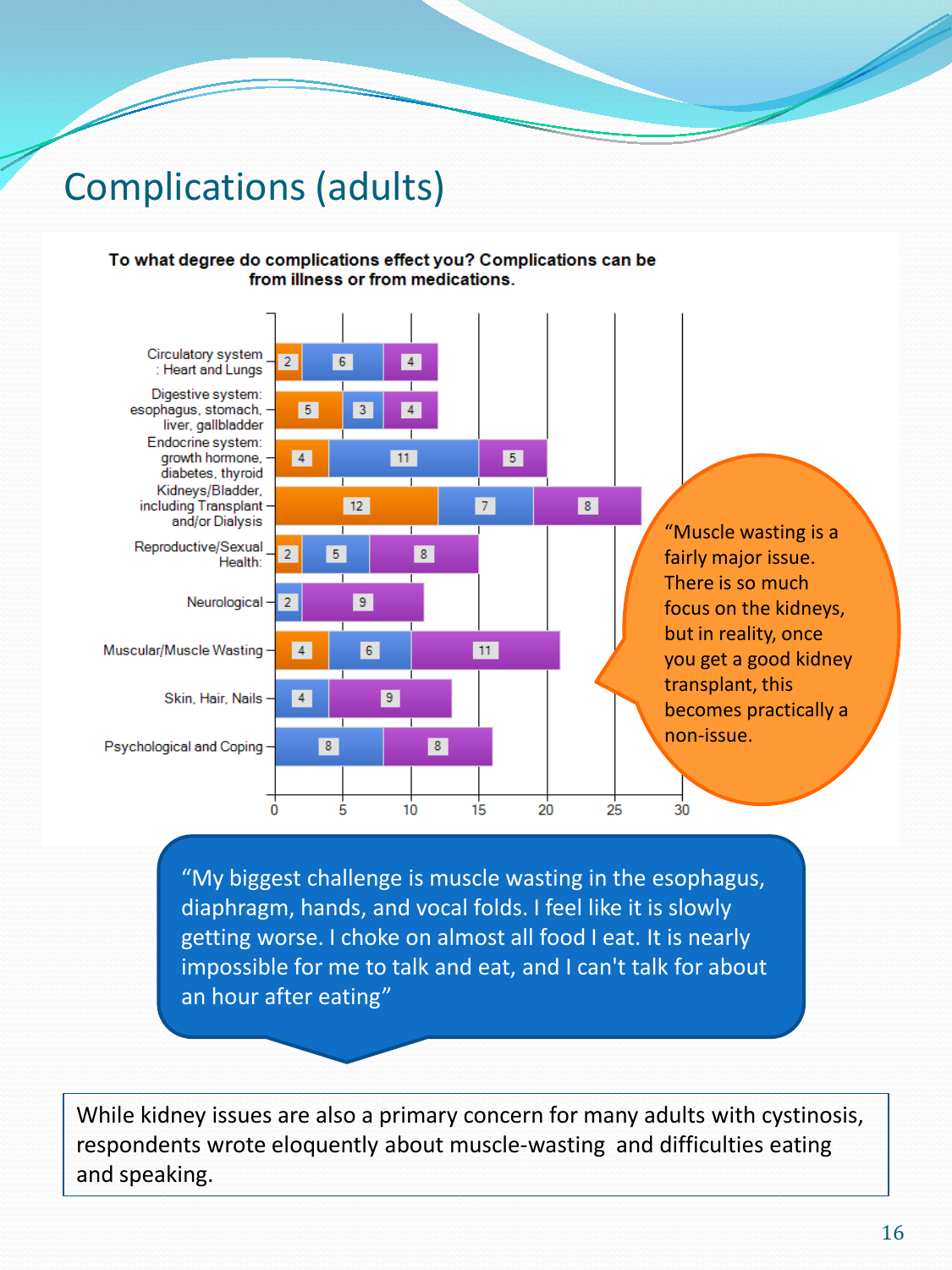# Medication concerns (adults/emerging adults)



#### **Current MEDICATION concerns**

Though the availability and convenience of treatments for cystinosis have improved, adults with cystinosis take on more of the task burden of adhering to their own treatment regimens. Awareness and acknowledgment of these practical and personal challenges, and support to improve and maintain adherence, is crucial. The desire for longer-acting medications was unanimous!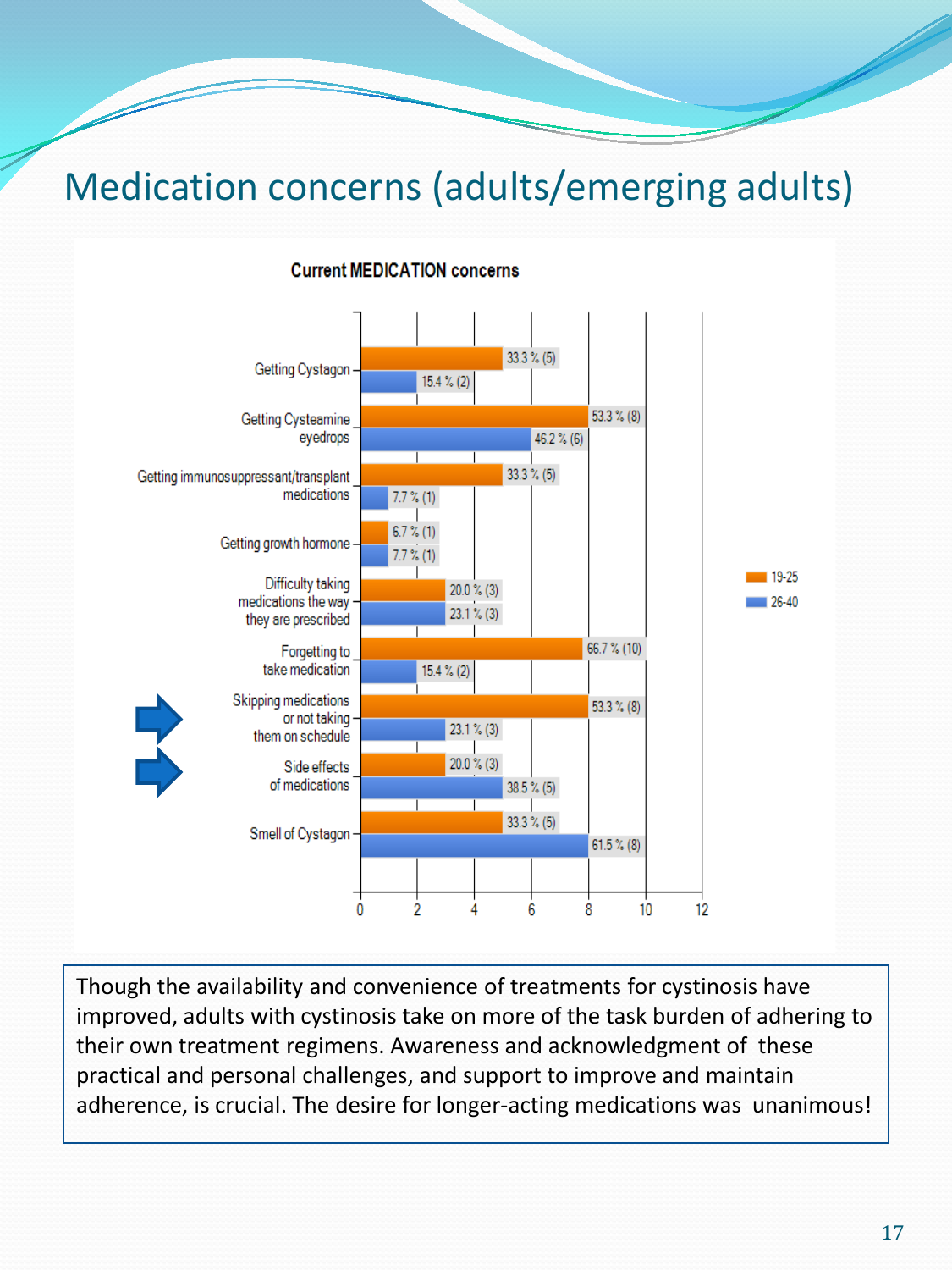### Lifesaving but intrusive meds: In their own words

"My child's life revolves around medicine, doctors, blood work, and shots…. at this point in his life he gets medicine every 2 to 4 hours."

"…to not have to wake every night to give meds would be wonderful."

"I try not to let it get to me, but it always does every six hours when it's time to take my medication again."

"We spend so much of our time preparing meds, giving meds, traveling… for appointments that it leaves very little free time to do the things we enjoy."

"Maintaining medical stability is very difficult for 2 adults to manage, let alone a child who has cystinosis. Quality of life is the biggest struggle every day because of the rigid, inflexible medication regime and side effects of the medications. It interferes in all aspects of life. Living by the clock is exhausting to manage."

"I would love to actually sleep through the night, considering I've never done that before in my life."

"The only real problem with the cysteamine is getting him up at midnight and at 6 A.M."

"I feel I get left out of a lot of things when I have to stop hanging out with my friends to take my meds… I would like it if the meds would not have to be taken at a rigid time schedule."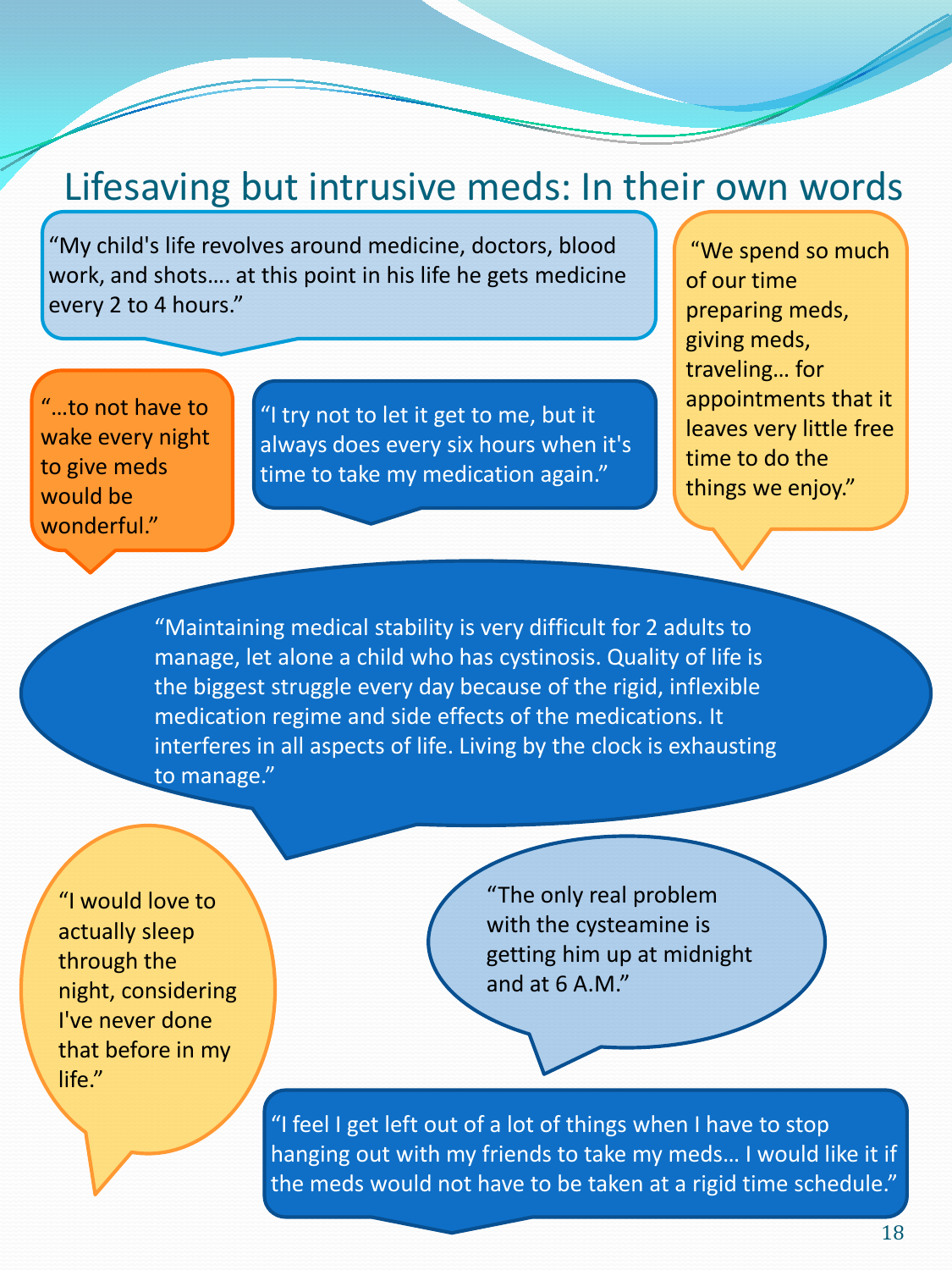### The smell of Cystagon: In their own words

"He smells most of the time like an odor I cannot explain, and school age kids are mean sometimes."

"[I would like] less smell from Cystagon, [but I am] not complaining. I am happy we have a drug that reduces our complications and allows me to be this healthy."

"[The smell] makes him feel super self conscious about himself and not very outgoing with others."

"She's very compliant in taking her meds, although she knows they make her throw up occasionally and that the Cystagon 'stinks' (her word)."

"[I'm] trying different things to control body odor at the moment, such as B2 and chlorophyll gel capsules. I'm convinced the teasing got so bad at school that it was affecting his grades."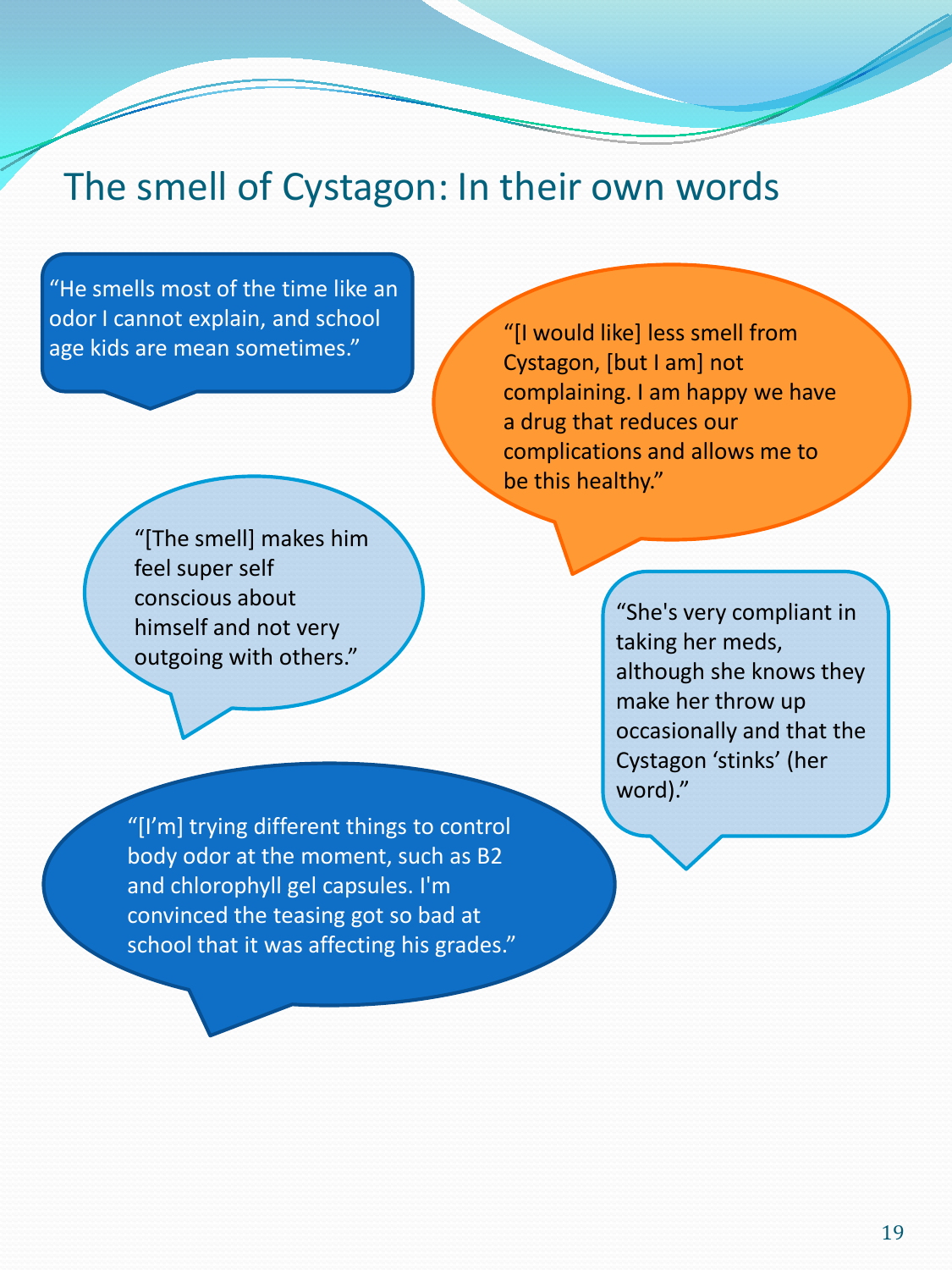### Hope for longer-acting meds: In their own words

"If the new Cystagon pill, the one where you only have to take it three or two times a day, gets approved then that would be great."

"We are really looking forward to the 12-hour Cystagon."

"[We should be] pressuring [drug companies] to get the 12-hour cysteamine drug to the community as soon as possible. "

"[We need] eye drops [that only] have to be taken one time daily."

"[I would like] to get the 12-hour Cystagon. That's really the only difficult challenge I face right now."

"The main quality-of-life issue is the Cystagon pill. If a more long-term medication could be researched, it would increase my quality of life."

"The development and approval of the RP-103 [12-hour Cystagon] holds great promise in making life easier. Gel eye drop which will last longer in the eyes would also be helpful."

'

"Eye drops shouldn't take 30 years to approve."

"[I would like to see] less medications less often, eye-drop [dosage] reduction, and FDA approval of the eye drops."

"Once-a-day meds would have a big, positive impact."

"[We need to] improve the quality of medication, a timerelease capsule for Cystagon, and/or other medication."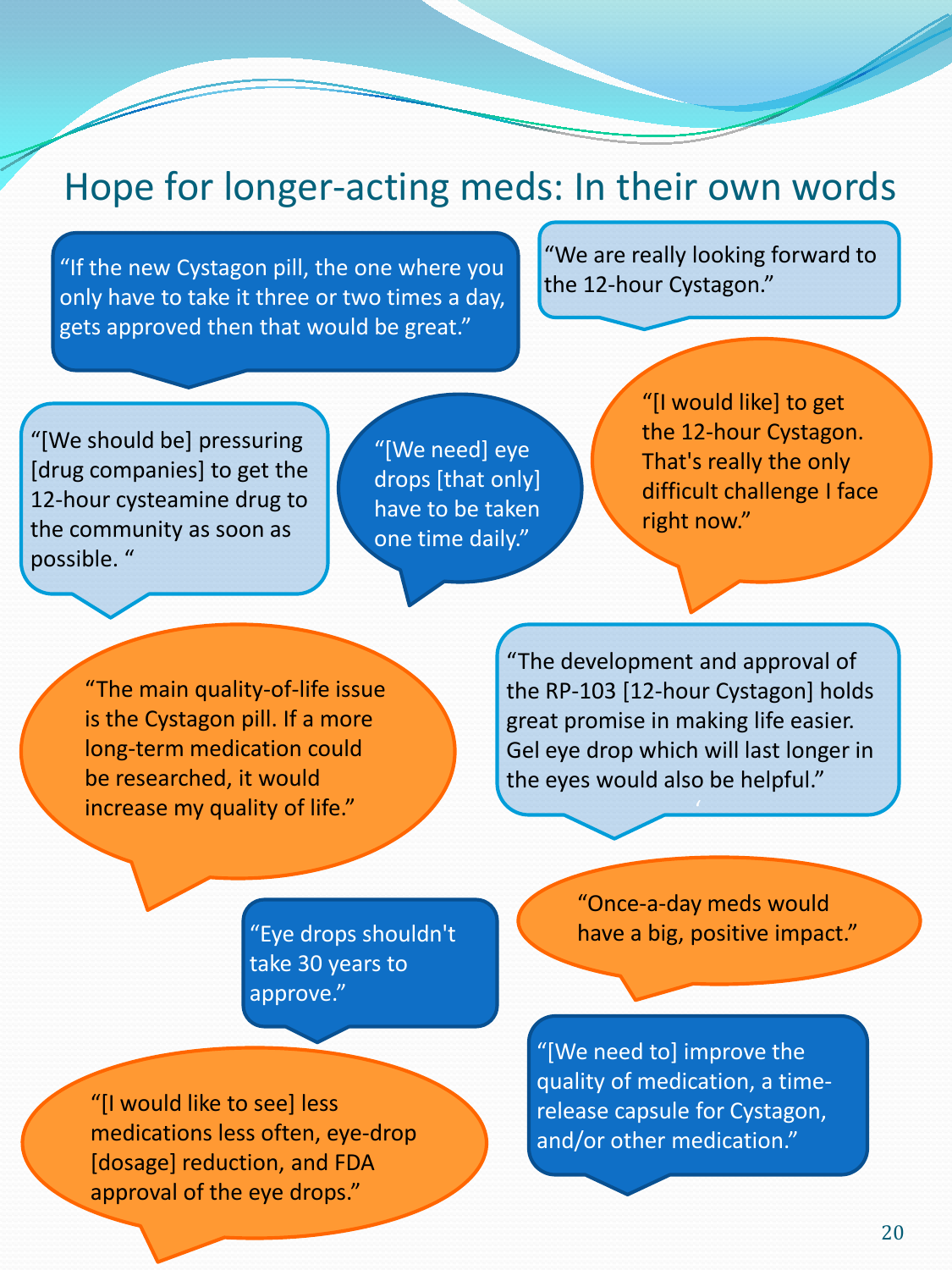# Dialysis and transplant (adults/emerging adults)



**Current concerns about DIALYSIS or TRANSPLANT** 

Given the nephropathic sequelae of cystinosis and the likelihood of having had a first transplant in early adolescence, adults with cystinosis have ongoing concerns about managing kidney transplants successfully. Ongoing support and education from transplant and nephrology teams may help support adherence, allay fears, and enhance graft survival.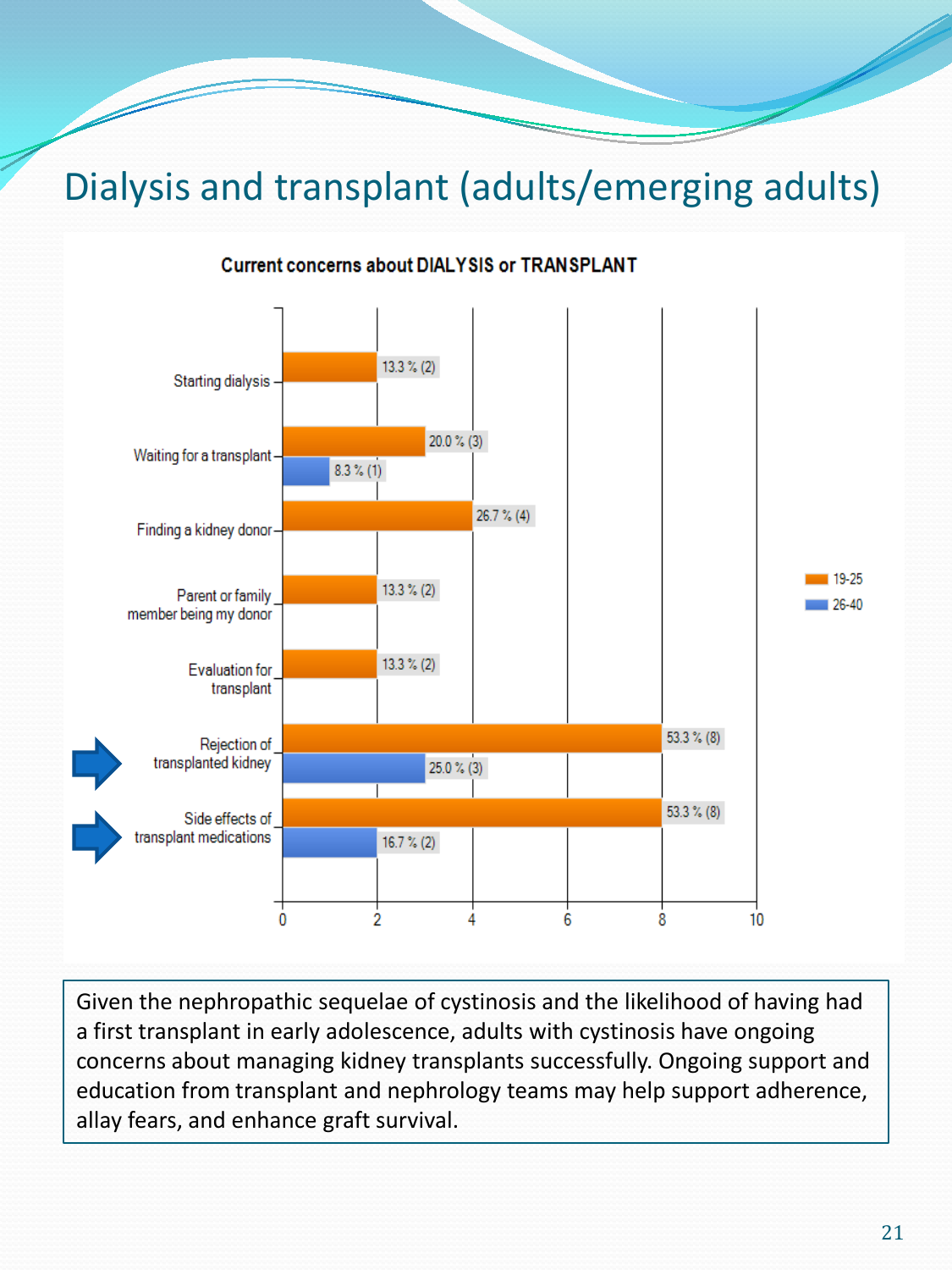## Energy and fatigue (adults/emerging adults)



How would you describe your health and energy level today

"I feel very tired, but try to push myself."

doing that without the constant fatigue. I'm tired all the time… it never stops."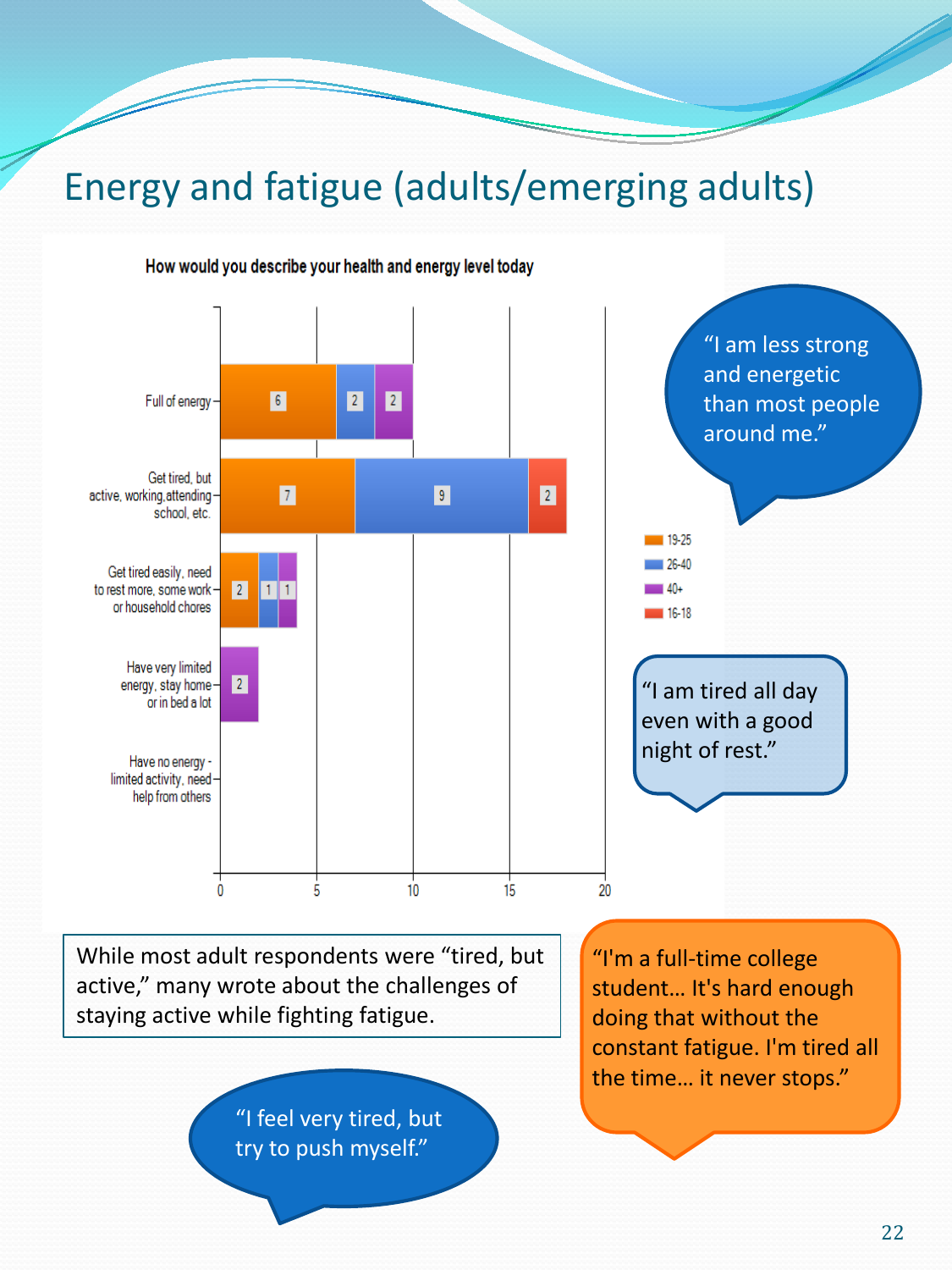# Energy and fatigue (children)

#### How would you describe your child's health and energy level today

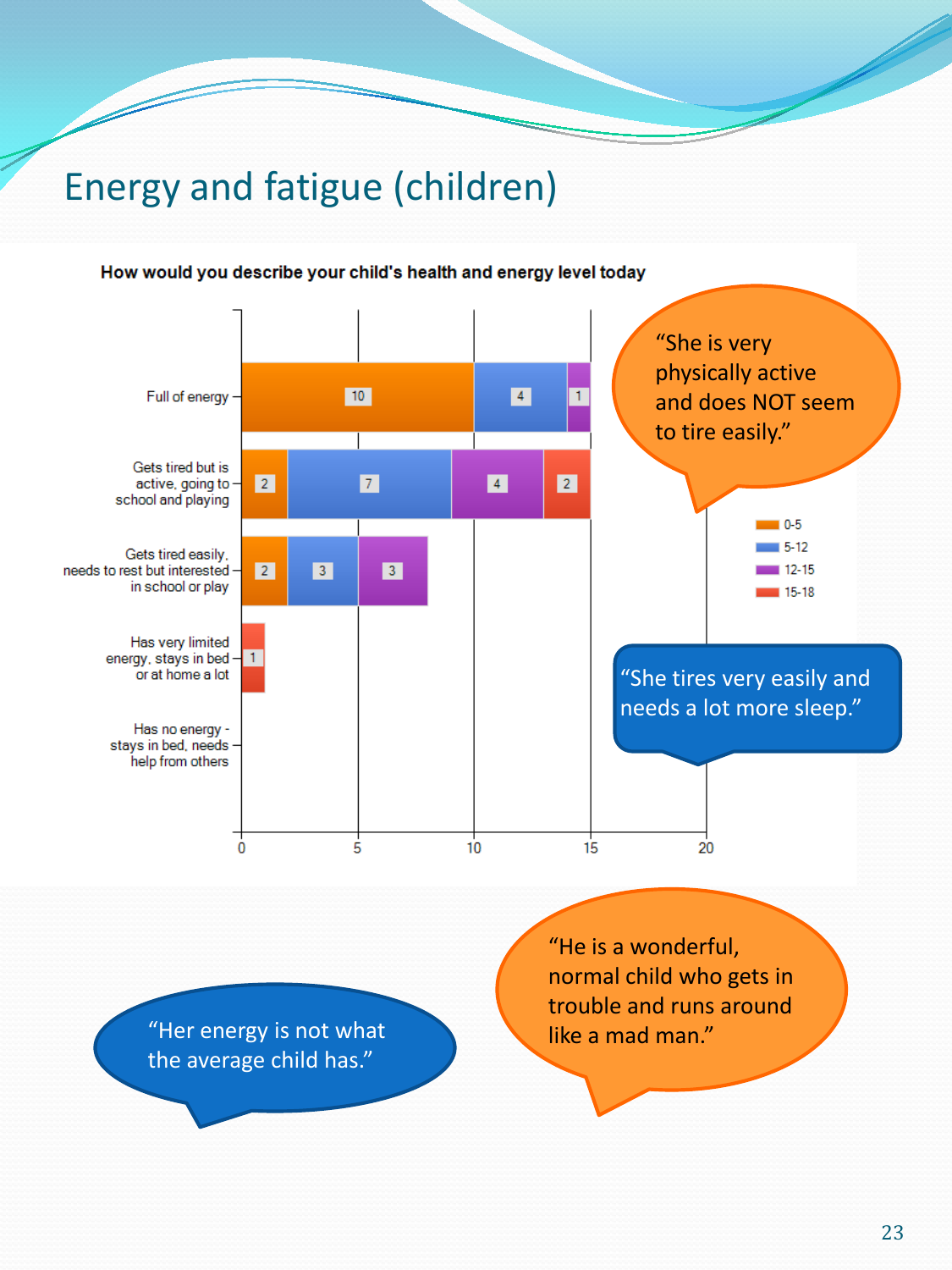# Satisfaction with health care (families)



Tell us how you feel about your child's current medical care and services

Although most families expressed satisfaction with their child's health care, concerns about primary care doctors, pharmacies, and insurance plans may be a reflection that these systems lack knowledge about cystinosis, and the hurdles families face in educating those who provided vital services to their children.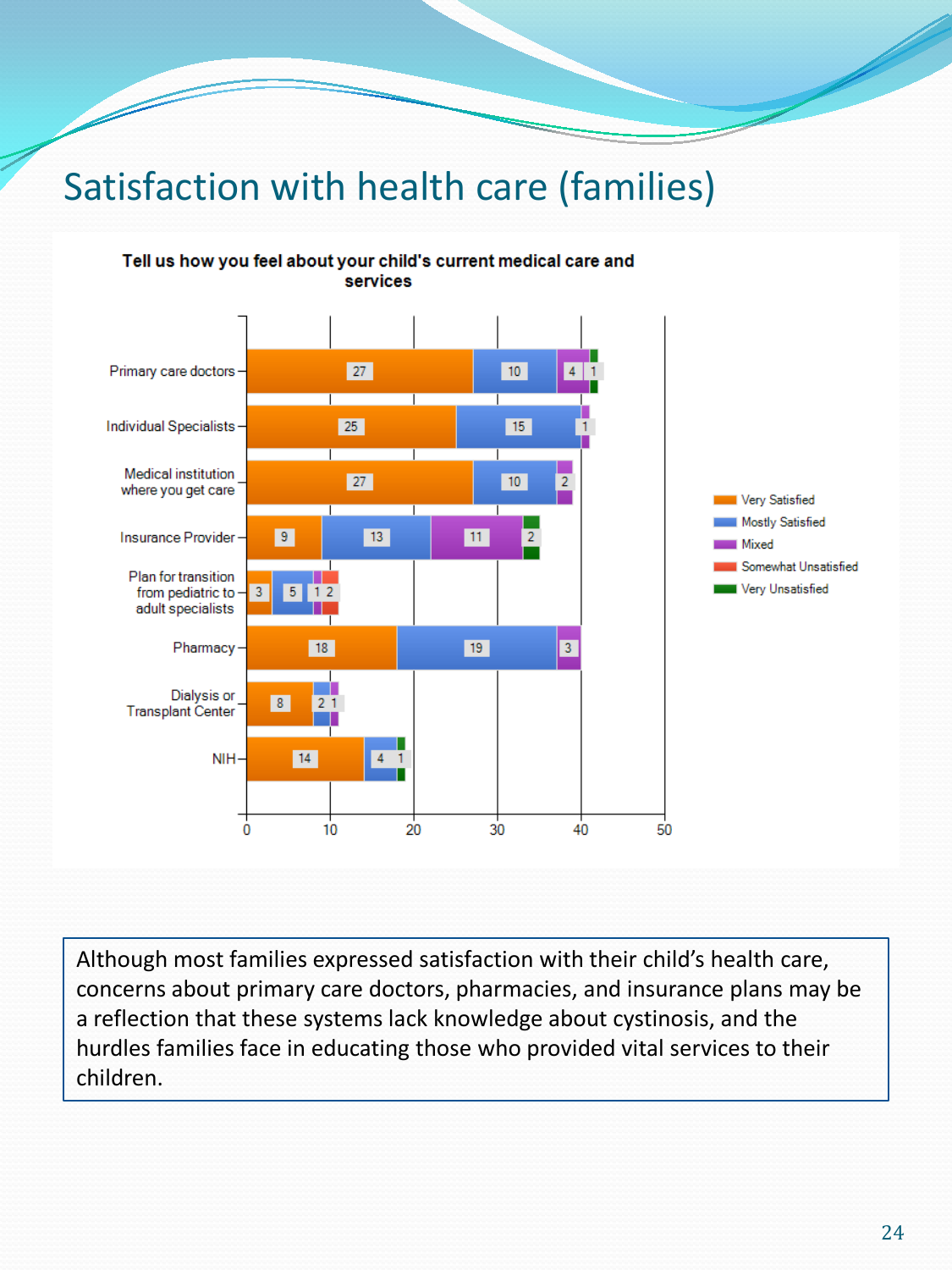# Satisfaction with health care (adults)

#### Tell us how you feel about your current medical care and services



While most emerging adults and adults with cystinosis are very satisfied or mostly satisfied with their health care, several respondents expressed dissatisfaction with their provider's plan for transition from pediatric to adult care.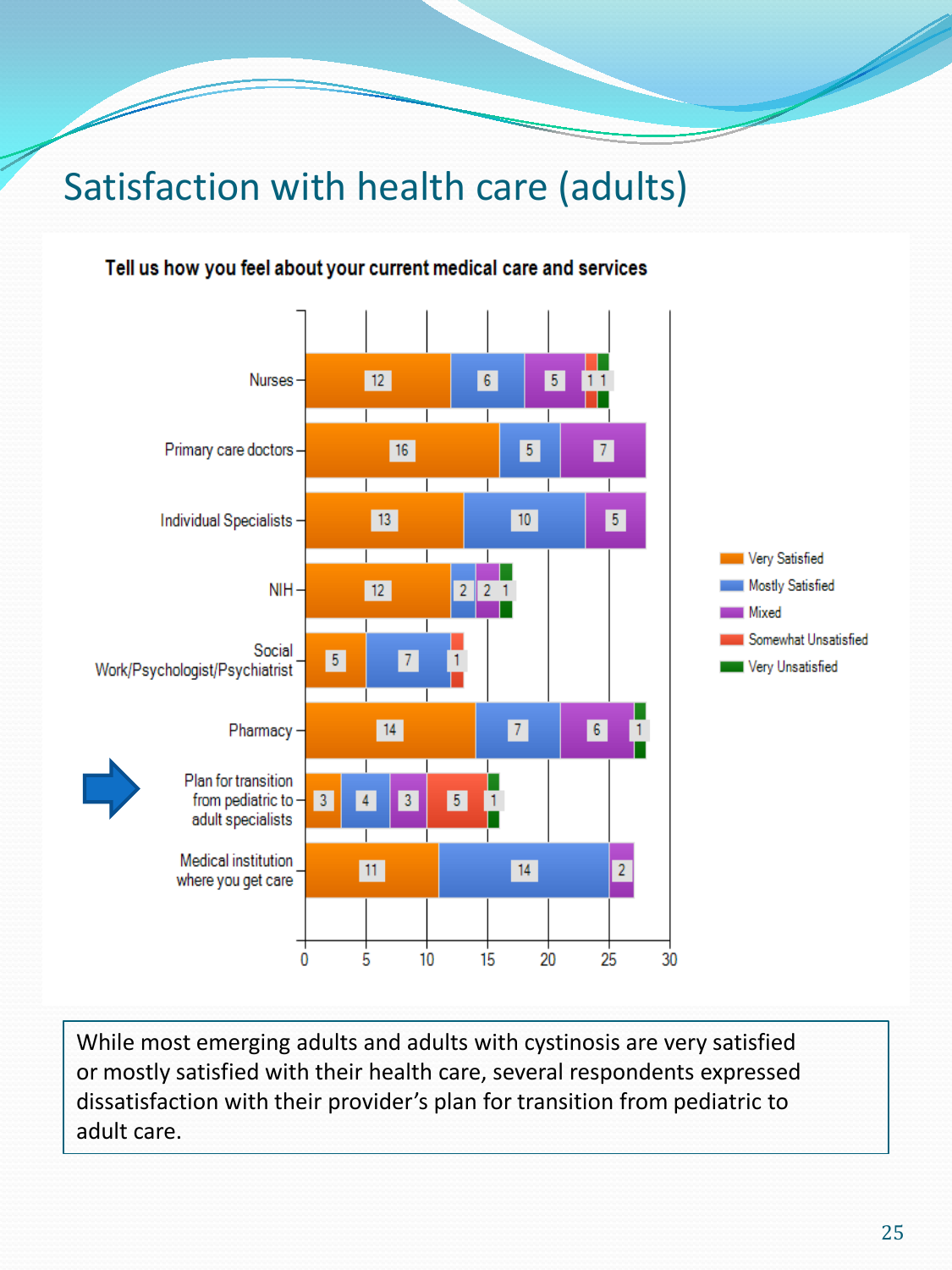### Health care concerns (adults/emerging adults)



#### Current concerns about MEDICAL CARE

While "transitioning" typically refers to the move from pediatric to adult care settings, adults with cystinosis will likely change health care providers more than once as jobs and insurance plans change, and may need to provide information to those providers. We are building a library of articles, a transitioning toolkit, and a list of recommended adult specialists on the CRN website.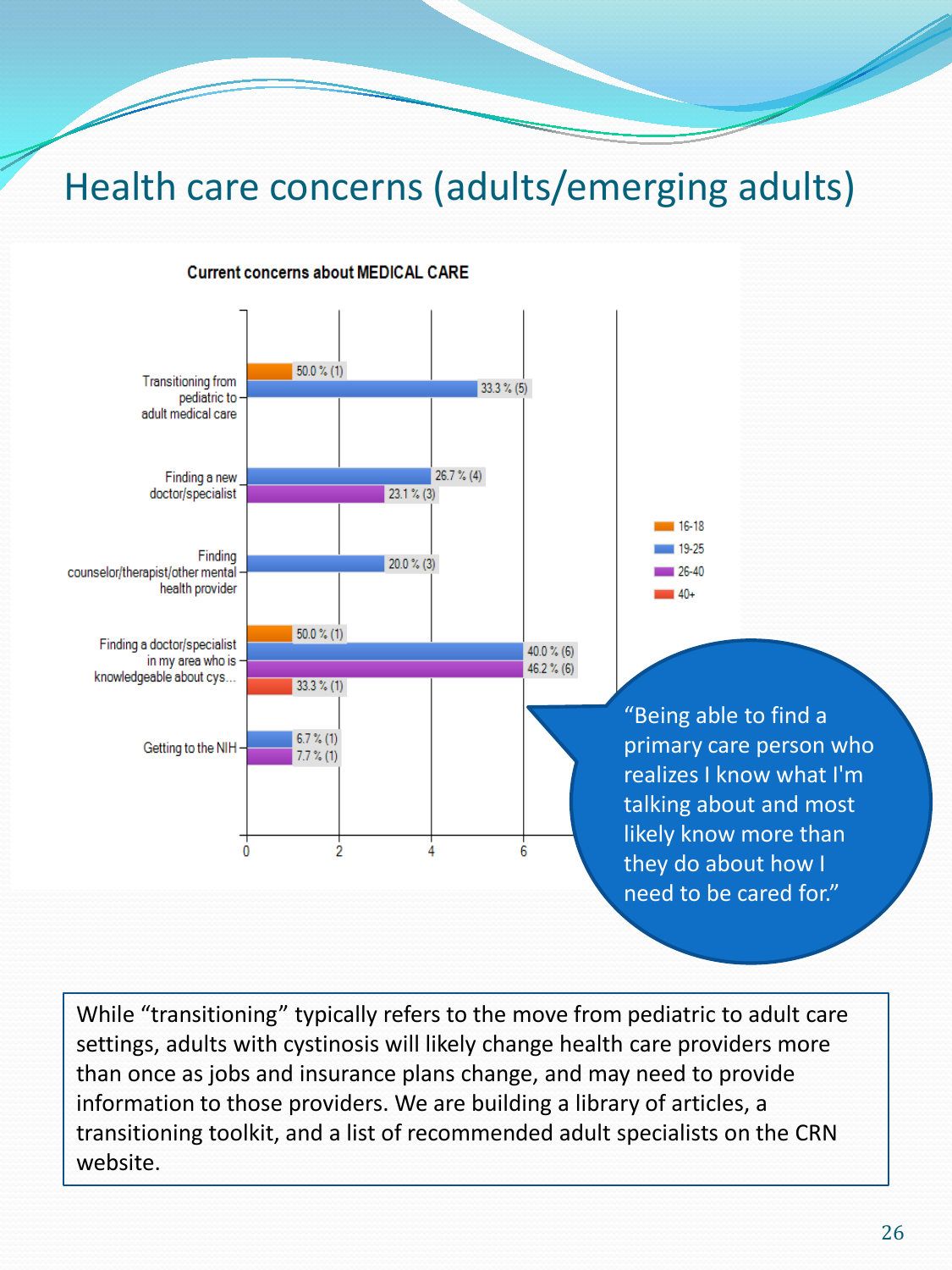

Adolescence is the perfect time to develop self-care and independent-living skills. Help your child practice self-care skills early, while you can provide a "safety net." Encourage your team to start talking directly to your teen, for at least a few minutes every visit. If health care providers aren't raising these issues, families must!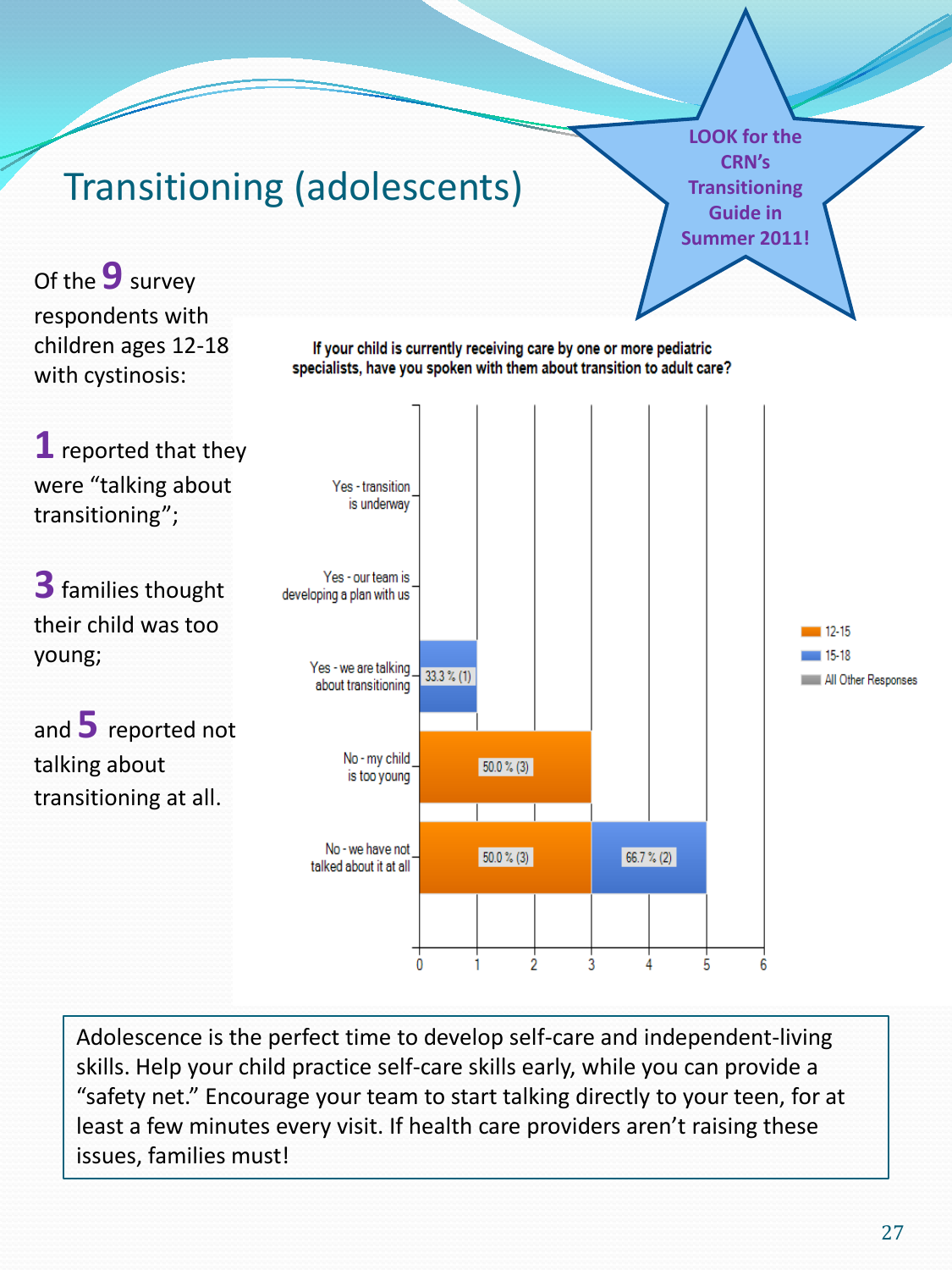### Transitioning: In their own words

"The hardest thing I have ever done was to trust my son could manage his own health care needs and step back to let him do it. Sink or swim, his choices, his consequences… we fight all their lives to maximize the quality of their life. We get them to 18 or 20 reasonably healthy and then have to step back as they are thrown into an adult system that is still learning about the disease they have, and expect them to manage something it has taken us decades to do. *It requires a leap of faith as wide as the Grand Canyon."*

"[It's important to know] where to go and what to do when you are grown and have to take care of yourself"

"It [transitioning] has been mentioned at annual 'wellchecks,' but nothing [is] formally being done. At 17, we still have a year and a half of high school. We are beginning to give her more responsibility as far as her care, being more in charge at doctor visits, etc."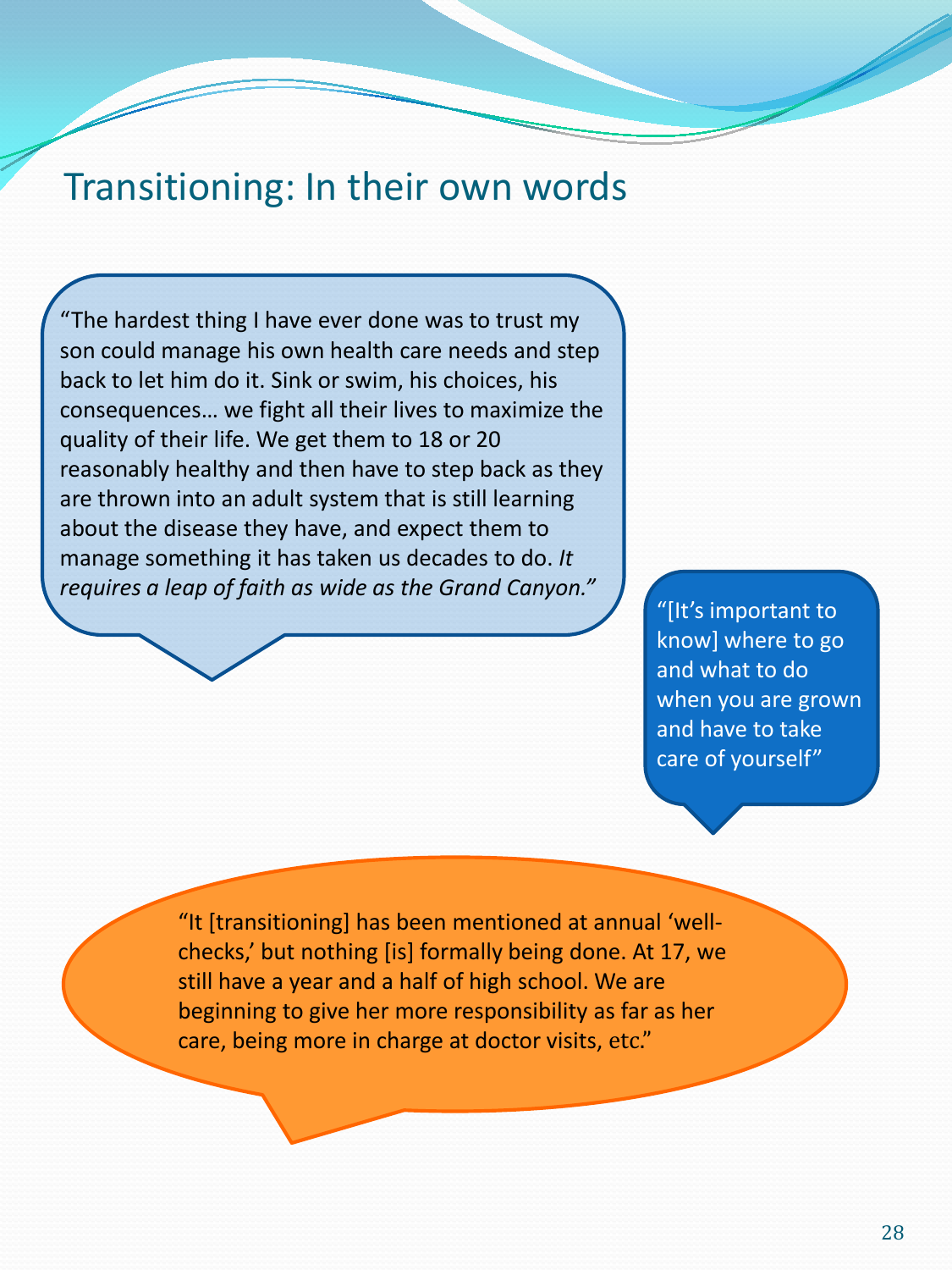

Building relationships and starting families are high priorities for some emerging adults with cystinosis, as they continue to face the stigma of illness, reproductive health challenges, and the potential for early mortality. 73% of men and 29% of women expressed concern about dating, relationships, and marriage, while 41% of men and 29% of women expressed concern about childbearing.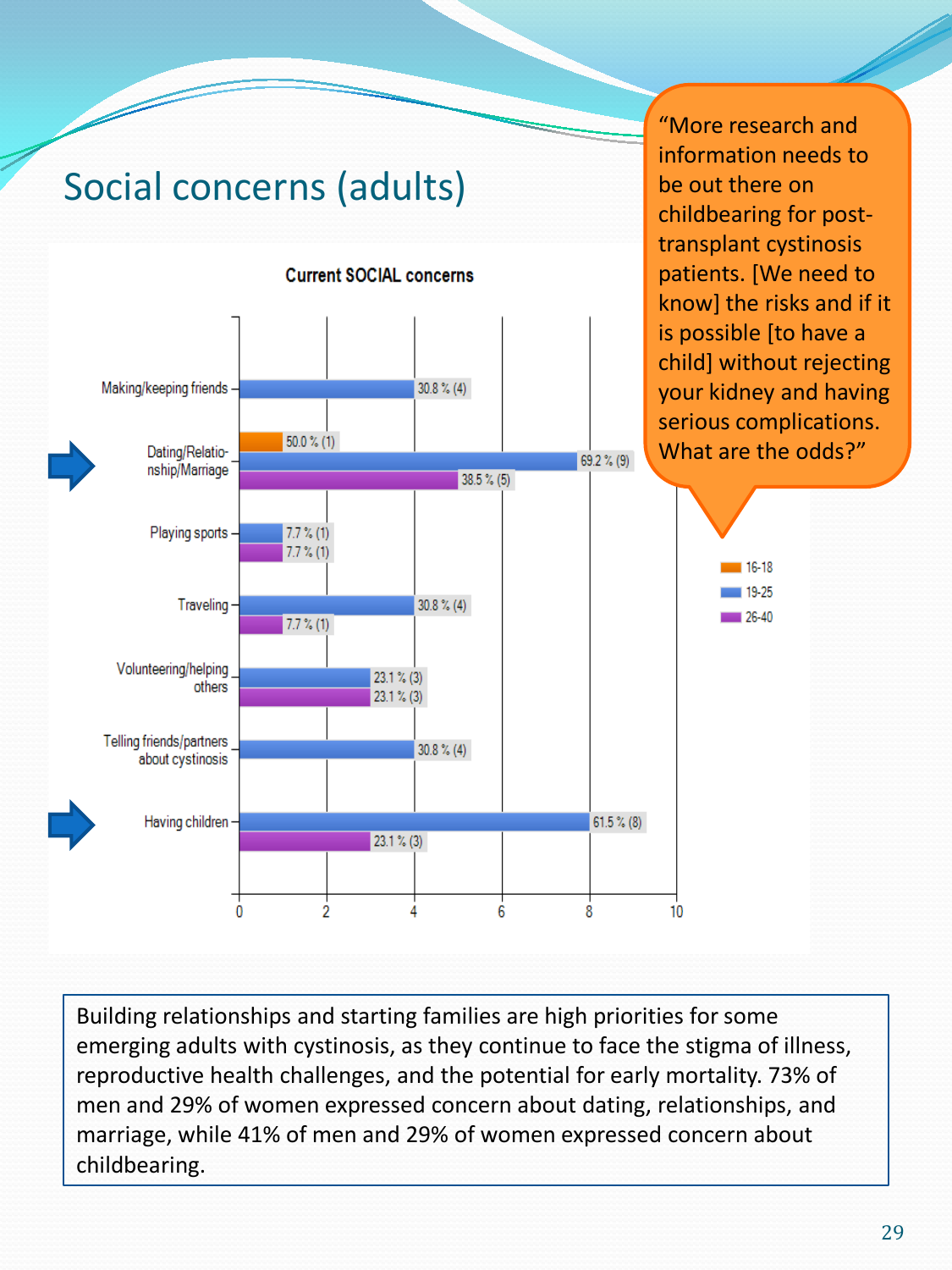### Social concerns (families)

Families expressed the greatest concern about their child's ability to *make, keep, and manage friendships*. Starting *relationships and families* were of more concern to parents of older children and younger teens, as their child's future may still feel uncertain. The ability to *participate in physical activities* was a major concern for parents of younger children.



**Your Child's Current SOCIAL concerns** 

"Cystinosis interferes with her ability to do things kids do – ride [a] bike on two wheels, have sleepovers at friends' houses… Are there activities that benefit children with cystinosis outside of competitive sports? Many cannot keep up with healthier peers after a certain age. Would love more suggestions about art, music, yoga, etc."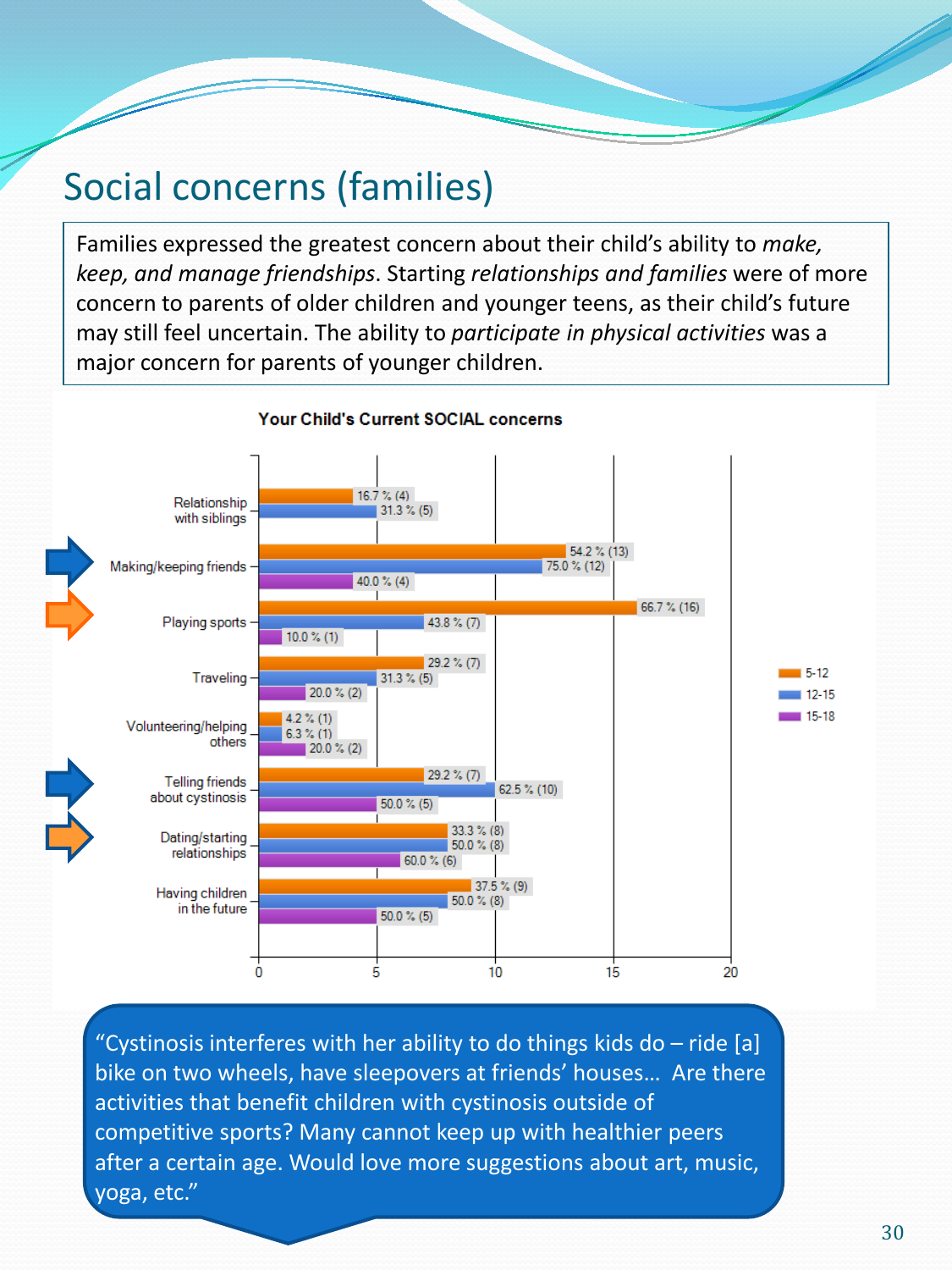### Emotional/mental health (adults/emerging adults)

#### **Current EMOTIONAL or MENTAL HEALTH concerns:**



Sadness and depression, management of anger and stress, and management of time are the most powerful concerns for adults with cystinosis. Concerns with time management may reflect the juggle between day-to-day realities and adherence to one's treatment regimen.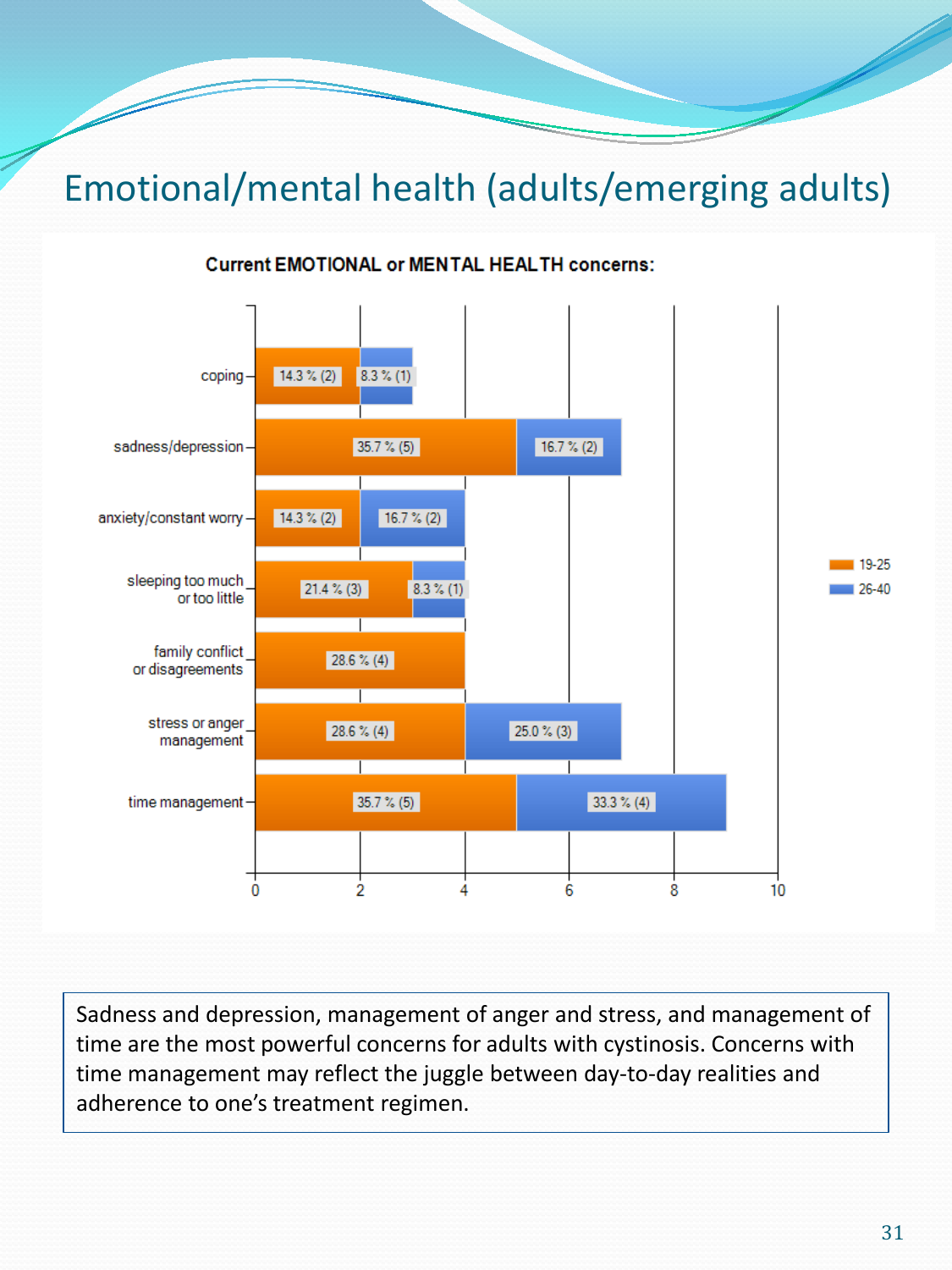### Ups and downs: In their own words

The harder part has been getting myself emotionally and mentally healthy. .. in recent years this has gotten easier too. The key to all of this has for sure been my amazingly strong support network… Overall I'd say it's been hard, but without all my experiences I wouldn't be me.

"Generally I'm pretty happy with my life… but it's so much harder than anyone realizes"

It was very hard for me. I was asking why it happened to me, my whole life was falling apart form the day I heard it. I don't know what to say or what to do, all I have do to is to live with cystinosis.

"It totally affects how I feel about myself – for the best. I am proud of all that I do in spite of cystinosis. It gives me a story of triumph and hope to share with others"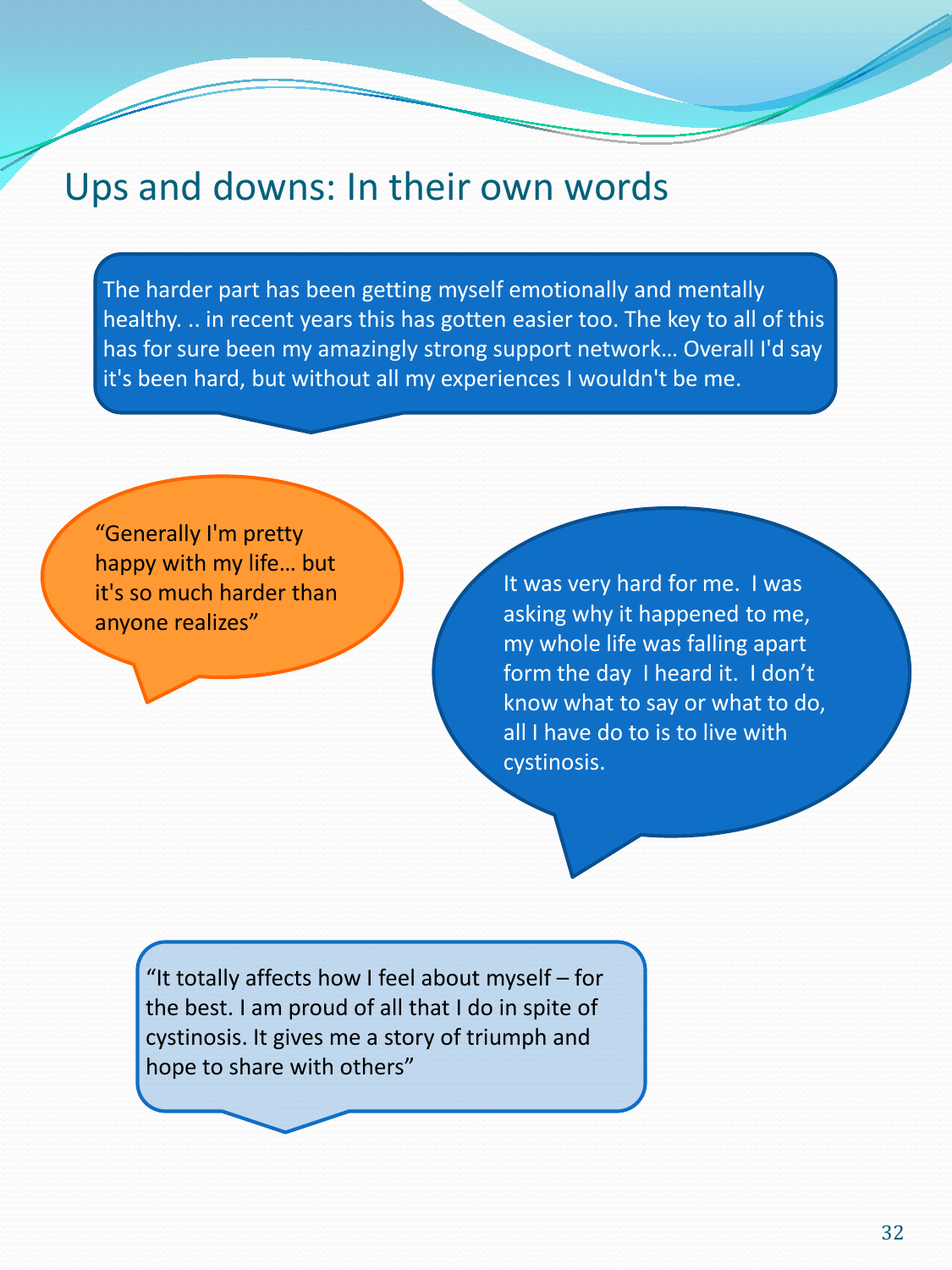# Emotional/mental health (children)



#### Your Child's Current EMOTIONAL or MENTAL HEALTH concerns:

While families of younger children expressed concern about their child's individual coping, anxiety, and depression, the families of young teens begin to worry about social and family interactions. Most families, and particularly those with older teens, feel their child is coping well.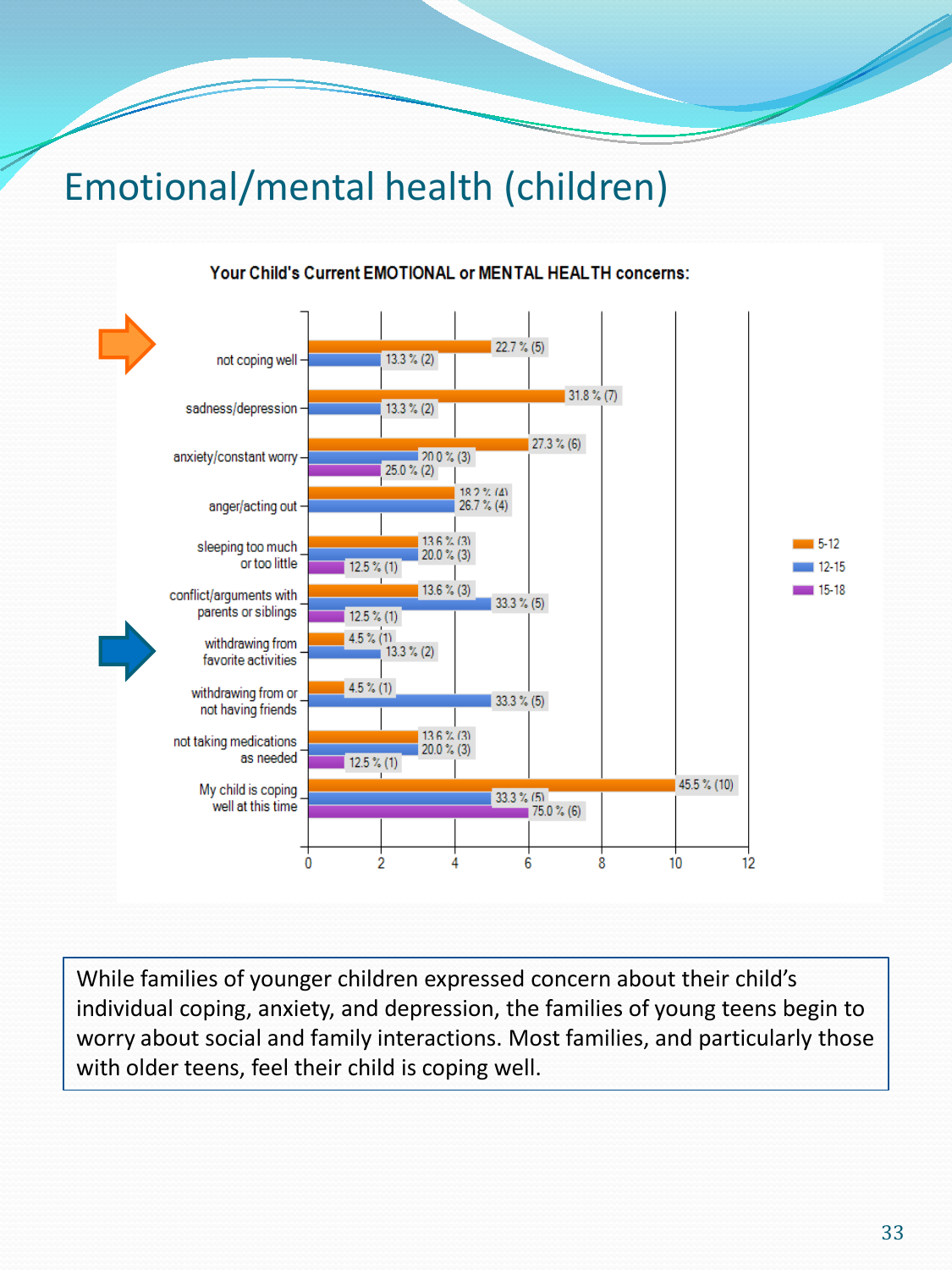### A burden and a blessing for families

| How does cystinosis affect your child?      | Your Child's age: |                |                |                |  |
|---------------------------------------------|-------------------|----------------|----------------|----------------|--|
|                                             | $0 - 5$           | $5 - 12$       | $12 - 15$      | $15 - 18$      |  |
| Cystinosis is a burden to my child          |                   |                |                |                |  |
| Completely true                             | 6                 | $\mathbf{2}$   | 3              |                |  |
| Sometimes true                              | 4                 | 7              | 3              | $\overline{0}$ |  |
| Rarely true                                 | 3                 | 3              | $\mathbf{0}$   |                |  |
| Never true for me                           | $\mathbf{0}$      | $\mathbf{0}$   | $\mathbf{0}$   | 1              |  |
|                                             |                   |                |                |                |  |
| Cystinosis is a burden to our family        |                   |                |                |                |  |
| Completely true                             | 7                 | 5              |                | 0              |  |
| Sometimes true                              | 4                 | 4              | 3              |                |  |
| Rarely true                                 |                   | $\overline{4}$ | 1              |                |  |
| Never true for me                           | $\overline{2}$    | $\mathbf{0}$   | 1              | 1              |  |
|                                             |                   |                |                |                |  |
| My child is stronger because of cystinosis  |                   |                |                |                |  |
| Completely true                             | 4                 | 6              | $\mathbf{0}$   | $\mathbf{0}$   |  |
| Sometimes true                              | 4                 | 7              | $\overline{2}$ | 3              |  |
| Rarely true                                 |                   |                | 3              | $\mathbf{0}$   |  |
| Never true for me                           | $\Omega$          | $\Omega$       | 1              | $\Omega$       |  |
|                                             |                   |                |                |                |  |
| My family is stronger because of cystinosis |                   |                |                |                |  |
| Completely true                             | 6                 | 8              | $\mathbf{0}$   | 1              |  |
| Sometimes true                              | 4                 | 4              | 4              | $\overline{2}$ |  |
| Rarely true                                 | 3                 |                | $\overline{2}$ | $\overline{0}$ |  |
| Never true for me                           | $\mathbf{0}$      |                | $\Omega$       | $\Omega$       |  |
|                                             |                   |                |                |                |  |

While some families, particularly those with young children, feel burdened by the disease, most families also feel that living with cystinosis has made them stronger. This likely reflects growing knowledge of the disease and its treatments, greater sources of support, and a more structured approach to coping and to health crises.

"It has made us stronger as a family. It taught our older child patience, tolerance, and unconditional love… It taught our child with cystinosis she is no different; she can be all that she wants to be. It taught my husband and I balance, forgiveness, and has given us an unconditional bond. We embrace each new day as it comes!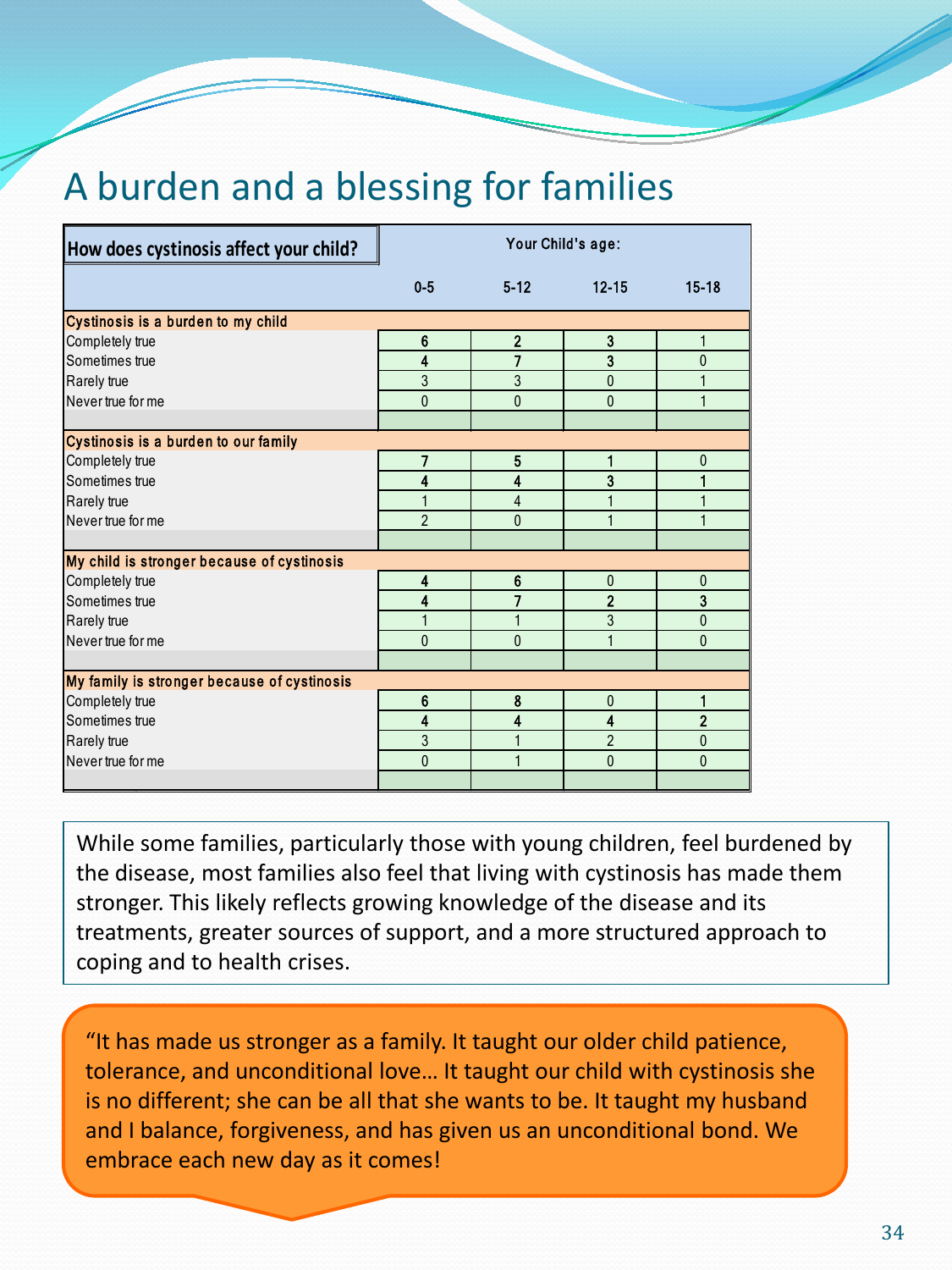# A burden and a blessing for adults

| How does cystinosis affect you?             |                         |                          |  |  |  |
|---------------------------------------------|-------------------------|--------------------------|--|--|--|
|                                             | Your age:               |                          |  |  |  |
|                                             | $19 - 25$               | $26 - 40$                |  |  |  |
| Cystinosis is a burden to me                |                         |                          |  |  |  |
| Completely true                             | $\overline{c}$          | 0                        |  |  |  |
| Sometimes true                              | 4                       | 7                        |  |  |  |
| Rarely true                                 | 5                       | $\overline{\mathcal{L}}$ |  |  |  |
| Never true for me                           | $\overline{2}$          | 3                        |  |  |  |
| Not Applicable to me                        | 1                       | 1                        |  |  |  |
|                                             |                         |                          |  |  |  |
| Cystinosis is a burden to my family         |                         |                          |  |  |  |
| Completely true                             | 3                       | 1                        |  |  |  |
| Sometimes true                              | 8                       | 5                        |  |  |  |
| Rarely true                                 | $\overline{2}$          | $\overline{2}$           |  |  |  |
| Never true for me                           | $\mathbf 0$             | $\overline{\mathbf{4}}$  |  |  |  |
| Not Applicable to me                        | 1                       | 1                        |  |  |  |
|                                             |                         |                          |  |  |  |
| I am stronger because of cystinosis         |                         |                          |  |  |  |
| Completely true                             | 7                       | 4                        |  |  |  |
| Sometimes true                              | 5                       | 5                        |  |  |  |
| Rarely true                                 | $\overline{2}$          | $\overline{2}$           |  |  |  |
| Never true for me                           | 1                       | $\Omega$                 |  |  |  |
| Not Applicable to me                        | $\Omega$                | 1                        |  |  |  |
|                                             |                         |                          |  |  |  |
| My family is stronger because of cystinosis |                         |                          |  |  |  |
| Completely true                             | 6                       | 5                        |  |  |  |
| Sometimes true                              | $\overline{\mathbf{4}}$ | 3                        |  |  |  |
| <b>Rarely true</b>                          | 3                       | 3                        |  |  |  |
| Never true for me                           | $\Omega$                | 0                        |  |  |  |
| Not Applicable to me                        | 1                       | 1                        |  |  |  |
|                                             |                         |                          |  |  |  |

"Having cystinosis has made me stronger and given me great coping skills, but at the same time it gets frustrating having to deal with all of the responsibilities and problems that come with it."

Emerging adults, more than any other group, said that it was *rarely true* that cystinosis was a burden, and most felt they and their families were stronger because of their experience. While this may reflect an optimistic bias, it also suggests a group of individuals who have integrated cystinosis into their everyday lives in a successful way.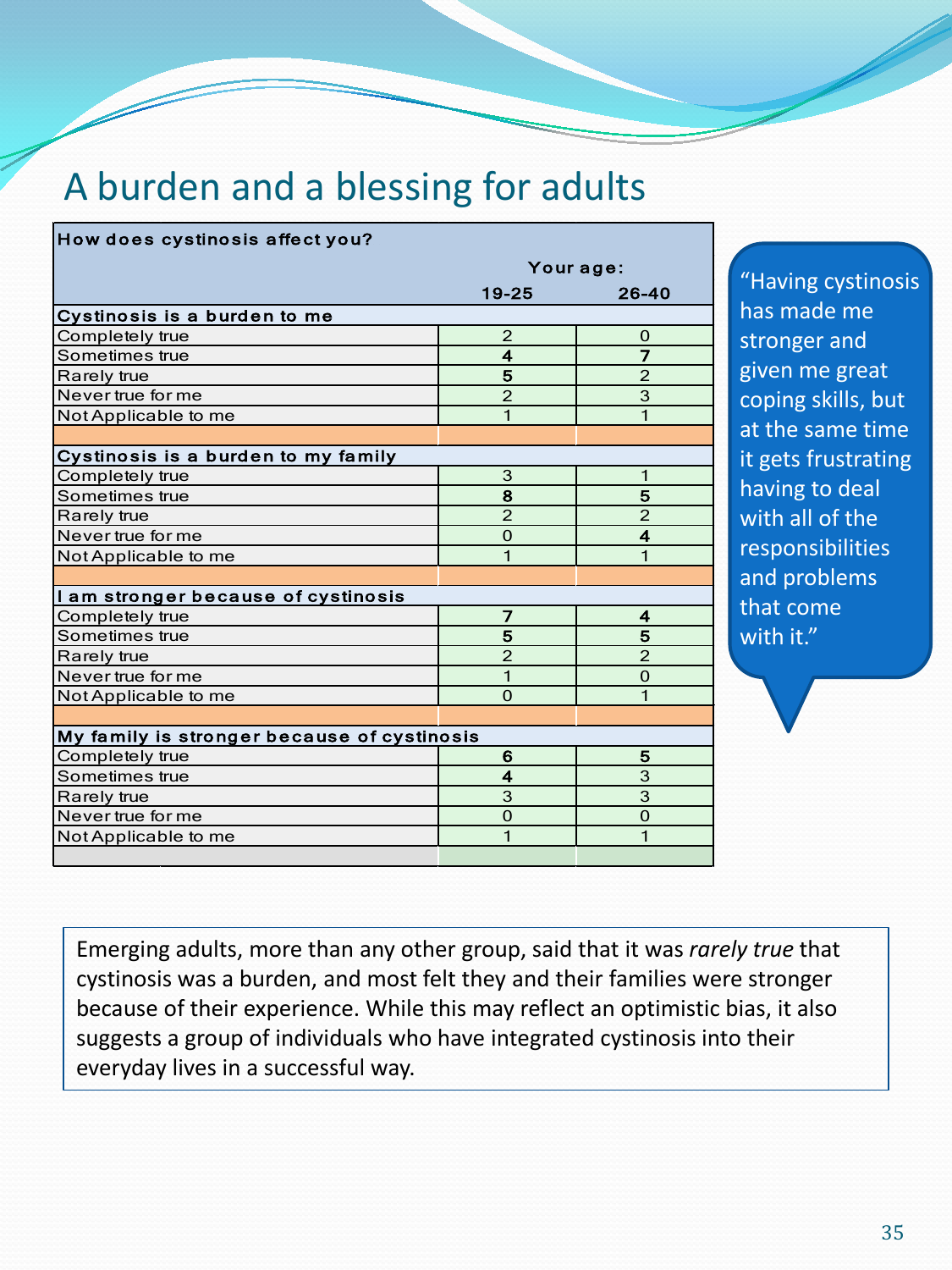### Research participation



This is a truly pro-active community. 90% of adult respondents and 60% of families report currently or previously participating in research studies about cystinosis or treatments for cystinosis.